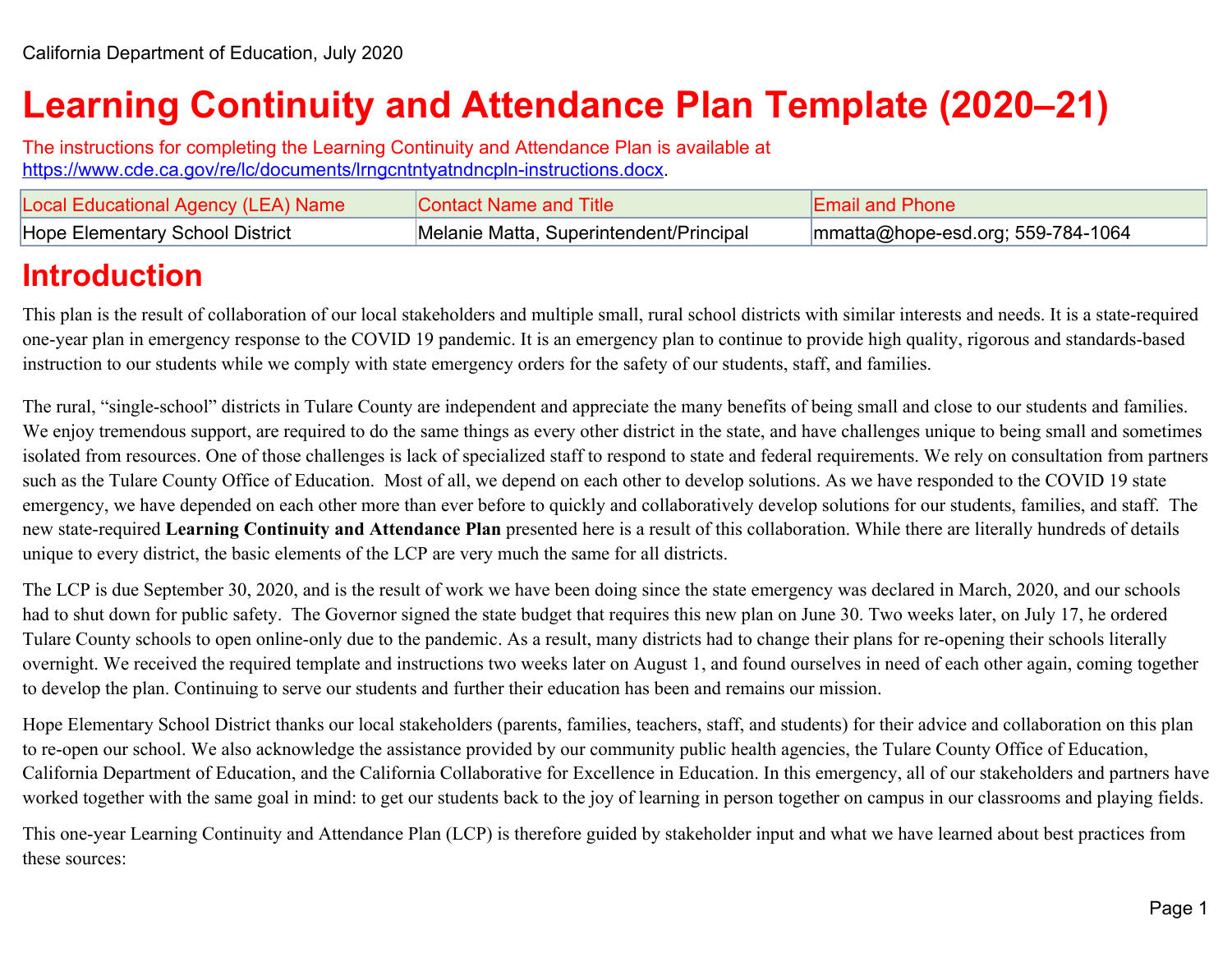- a. [Stronger Together: A Guidebook for the Safe Reopening of California's Public Schools](https://www.cde.ca.gov/ls/he/hn/documents/strongertogether.pdf) (California Department of Education);
- b. **Distance Learning**, Guidance and resources for teachers and families in K–12 schools regarding high quality distance learning (California Department of Education) <https://www.cde.ca.gov/ci/cr/dl/> ;
- c. **Continuity of Learning, Distance & Hybrid Learning Playbooks** to Support California LEAs (California Collaborative for Educational Excellence <https://k12playbook.ccee-ca.org/>;
- d. the Tulare County Office of Education advisors and consultants,
- e. and the Tulare County superintendents, especially the Small School District collaborative.

This LCP has four goals:

- 1. To provide a framework for how Hope School will continue to deliver rigorous high-quality educational opportunities to students when the school site is physically closed and on-site instruction has been suspended by the COVID 19 state emergency.
- 2. To provide a framework for how Hope School will transition to a hybrid model of onsite and distance learning when state and local conditions allow.
- 3. To describe the steps Hope School will take to ensure that these opportunities are available to all students to the greatest extent possible, including economically disadvantaged students, students with disabilities, foster youth, and English learners.
- 4. To establish best practices of the schooling process in the distance learning mode and hybrid mode to continue to help our students achieve the social, emotional, and coping skills they need to achieve their school and career goals.

# **General Information**

[A description of the impact the COVID-19 pandemic has had on the LEA and its community.]

Tulare County and the community of Porterville have been hard hit by the Covid-19 virus. Hope ESD immediately responded by closing its doors as we formulated a plan to serve meals and to offer distance learning through synchronous and asynchronous means and through teacher-developed lessons in learning modules. The District was fortunate since the state-required closure occurred during the Spring Break and that provided time for the much-needed emergency actions. It was very difficult to engage all of our students and parents online since a significant number of our families had poorly working internet or did not have internet access at all. This portion of our population had to rely on the paper-based learning modules and phone calls from teachers to check in on the learning and teach through the phone. Distributing chrome books, instructional materials, weekly lesson modules, and of course, having all of the families arrive in the parking lot to pick up these items was challenging, especially in the rainy weather. Meals were served to the entire school community on a weekly basis. Our parent outreach method changed. We moved to emailing parents and making personal phone calls to alleviate the non-personal Robocall method. We experienced about 20% of our students not engaged in the continued educational process.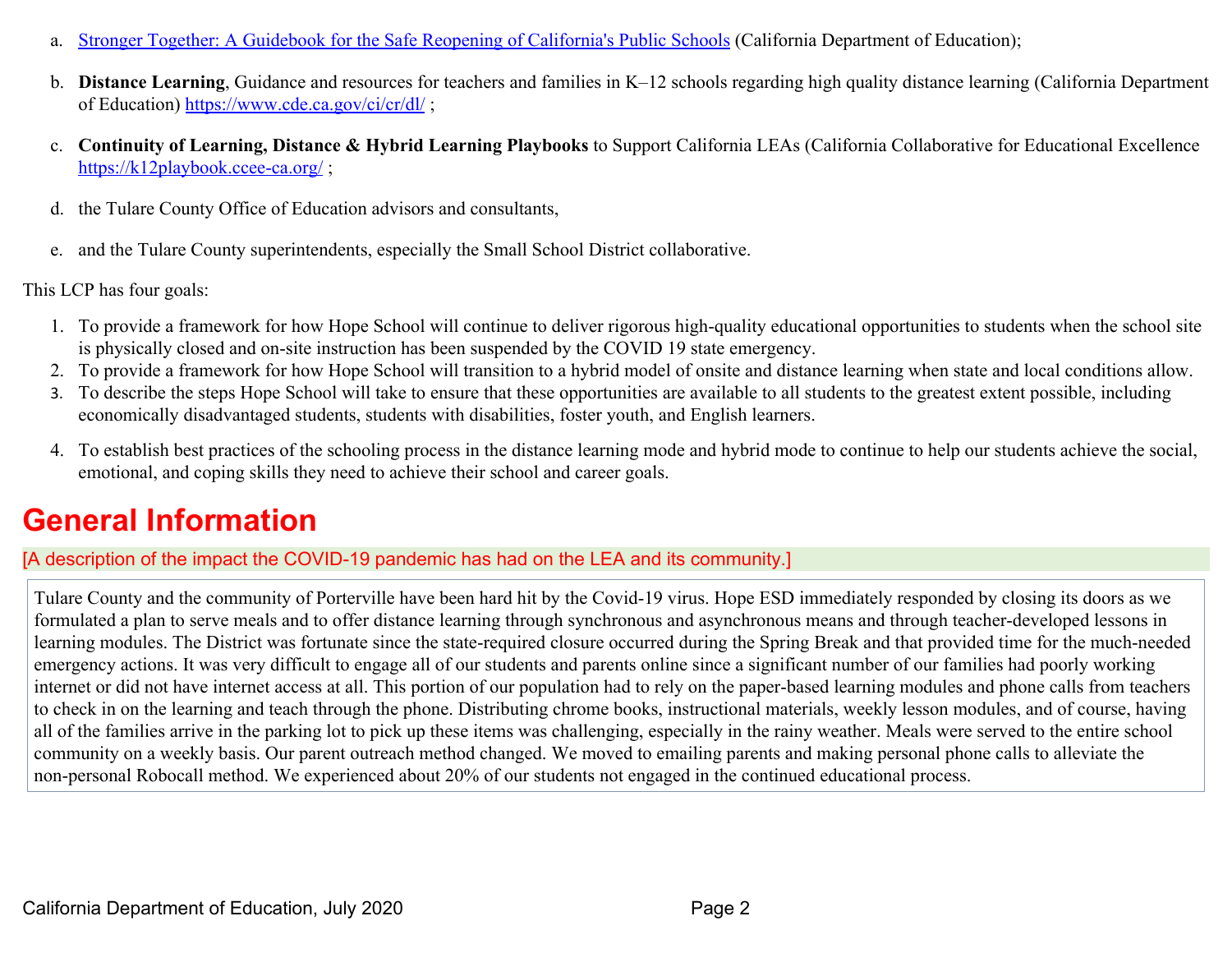# **Stakeholder Engagement**

#### [A description of the efforts made to solicit stakeholder feedback.]

Multiple efforts have been and will continue to be made to solicit feedback from our stakeholders during this emergency. They include multiple surveys, telephone calls and messaging, Zoom meetings, individual calls with stakeholders, Board meetings with social distancing and recommended safety measures. Administration, staff and teachers have reached out to parents and students and have learned much about how to build effective feedback methods. Parent Advisory, English Learner Parents Advisory, and Board meeting LCP hearing and adoption meetings were held in August and September with opportunity to review drafts of the LCP and make written comments and feedback using remote accessibility.

For purposes of this plan, we sought feedback on the following:

- a. when can school re-open for onsite instruction and activities and under what conditions;
- b. what has been the effectiveness of strategies deployed during the spring shutdown period to determine what worked and what must be changed/improved as we move into the fall semester;
- c. how do we maintain our community of practice to support each other during the distance learning phase of re-opening
- d. how do we meet the needs of our economically disadvantaged students, students with disabilities, foster youth, and English learners in a distance learning mode
- e. what can we do to help families help their children at home during the distance learning phase

Most importantly, what can we do to assure that every student is engaged in the learning process during each phase of re-opening our school?

### [A description of the options provided for remote participation in public meetings and public hearings.]

Methods used to provide remote participation in public meetings and public hearings include: district website; traditional mail (USPS); email; telephone voice, text; and computer-based through applications such as Zoom. These included posting agendas and handouts on our website prior to the meetings and having the public call in with comments and suggestions or email the superintendent with comments and suggestions; live in-person meetings that strictly followed state and local public health requirements; Zoom meetings, staff and teachers; materials and handouts mailed home to parents with response forms for sending or dropping off comments or emailing responses at the district; telephone calls and messaging; a public information line at the district office open during regular district business hours and staffed by a knowledgeable English/Spanish speaker; notices emailed and/or mailed to stakeholders.

All materials and meetings are always available in English and Spanish with a Spanish-speaking facilitator at all meetings.

#### [A summary of the feedback provided by specific stakeholder groups.]

As the superintendents shared information about feedback from parents, teachers, staff and the general community, we quickly began to see many similarities and concerns were essentially the same in all of our districts. Overwhelmingly, parents, teachers, staff and students want to be back in school in person learning together. They are concerned about safety on campus and in the community. They respect the rules and regulations we all must follow. They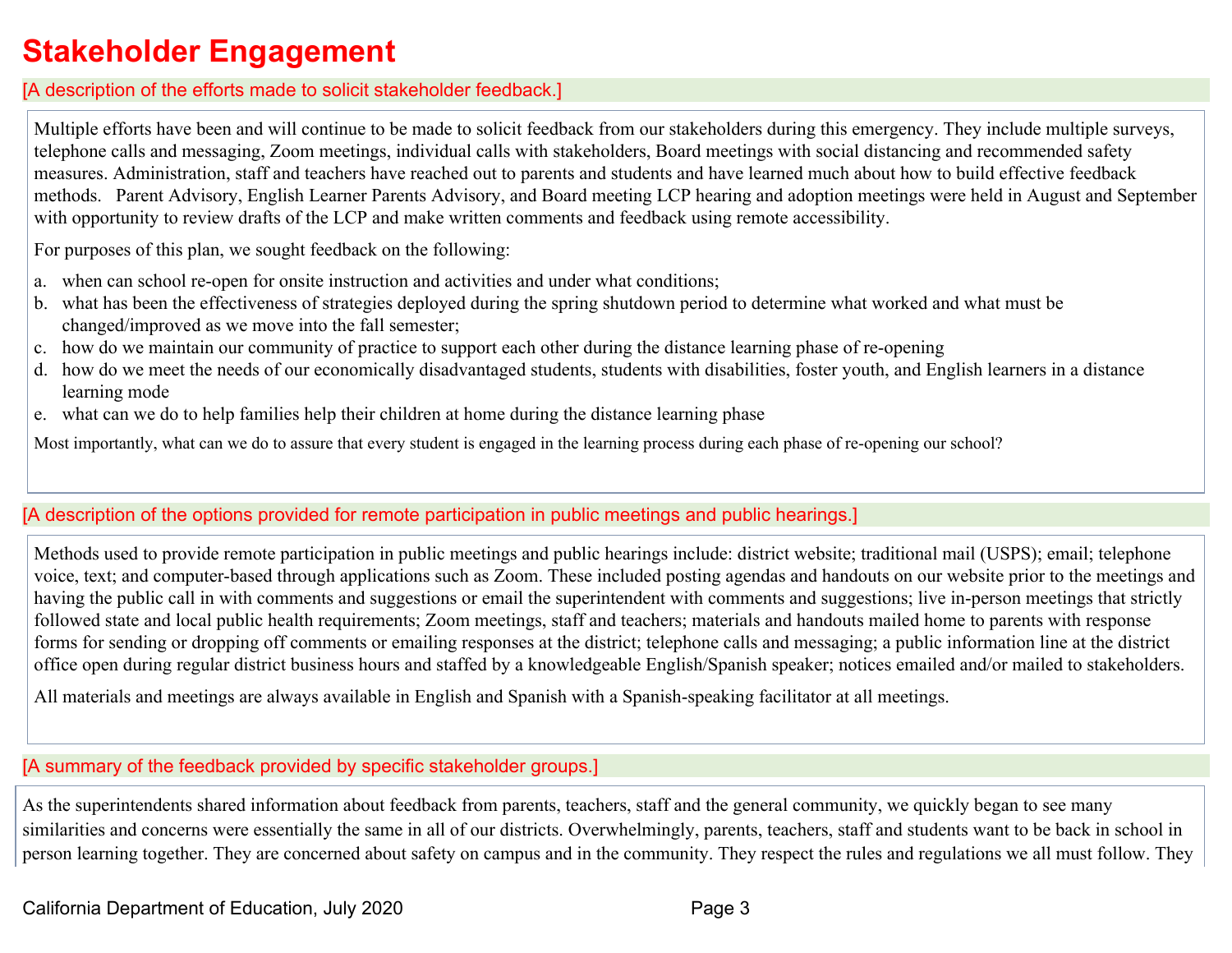are increasingly frustrated by the pandemic emergency and the increasing disruptions it is causing. The following summary is echoed in all of our districts and many others.

#### When can school re-open for onsite instruction and activities and under what conditions;

For all stakeholders, the first concern …and the ultimate goal for all….is when our school can resume onsite instruction and activities. Administration has made efforts to communicate rules and regulations from the state and local authorities in multiple formats and language to assure that every stakeholder is aware of the conditions upon which we will be allowed to resume regular school operations. Student, staff, and family safety (as defined by the public health department and the state) is the factor that will determine when this can happen.

The effectiveness of strategies deployed during the spring shutdown period to determine what worked and what must be changed/improved as we move into the fall semester;

The spring shutdown occurred just as we were getting ready for spring break and state testing upon our return. Teachers identified multiple students who will need additional help to catch up on learning lost during the spring shutdown, mostly due to the difficulty many of our families had getting Internet access. The learning modules filled a void, but students lost that person-to-person immediate feedback they would normally be receiving from the teacher in the classroom. In addition, teachers expressed the need for technology training and support for themselves and for their students at home. They now feel more confident about their ability to deliver instruction in a distance learning mode but expressed specific training needed to improve and enhance their digital skills and knowledge and use of new applications and online platforms. Parents also have expressed the need to understand the technology and to have support to help their children use the technology (including Internet access). Many parents expressed greater comfort with instructional packets than with the technology, especially parents of English Learners. School staff need training as they take on new duties and roles in a distance learning mode. Teachers have had training in new materials adopted prior to the shutdown and expressed the need to have further training in the online aspects of the new adoptions. Parents and teachers alike will need support for new ways of assessing progress and reporting to parents. School technology support staff expressed the need for expanded staff and flexible hours.

Flexibility was a theme that ran through comments of all stakeholders as they recalled instruction during the shutdown. For example, parents who were at work during the school day hours found themselves needing to talk to the teacher in the evenings or even on weekends as their children tried to catch up on the week's work.

Parents expressed the need to have greater support for their children while they are learning at home and to be sure to have language support for them and for their children. Parents also expressed concerns about the social and emotional needs of their children as they try to cope with loss of their friends and supportive staff at school. Students echoed these concerns. Teachers and other school staff are increasingly expressing anxiety, depression, and a sense of isolation as they work to implement the distance learning delivery system.

Feedback concerning instructional technology indicated that as many as **70** of our parents do not have the internet access needed for a full distance learning program at home.

How do we maintain our community of practice to support each other during the distance learning phase of re-opening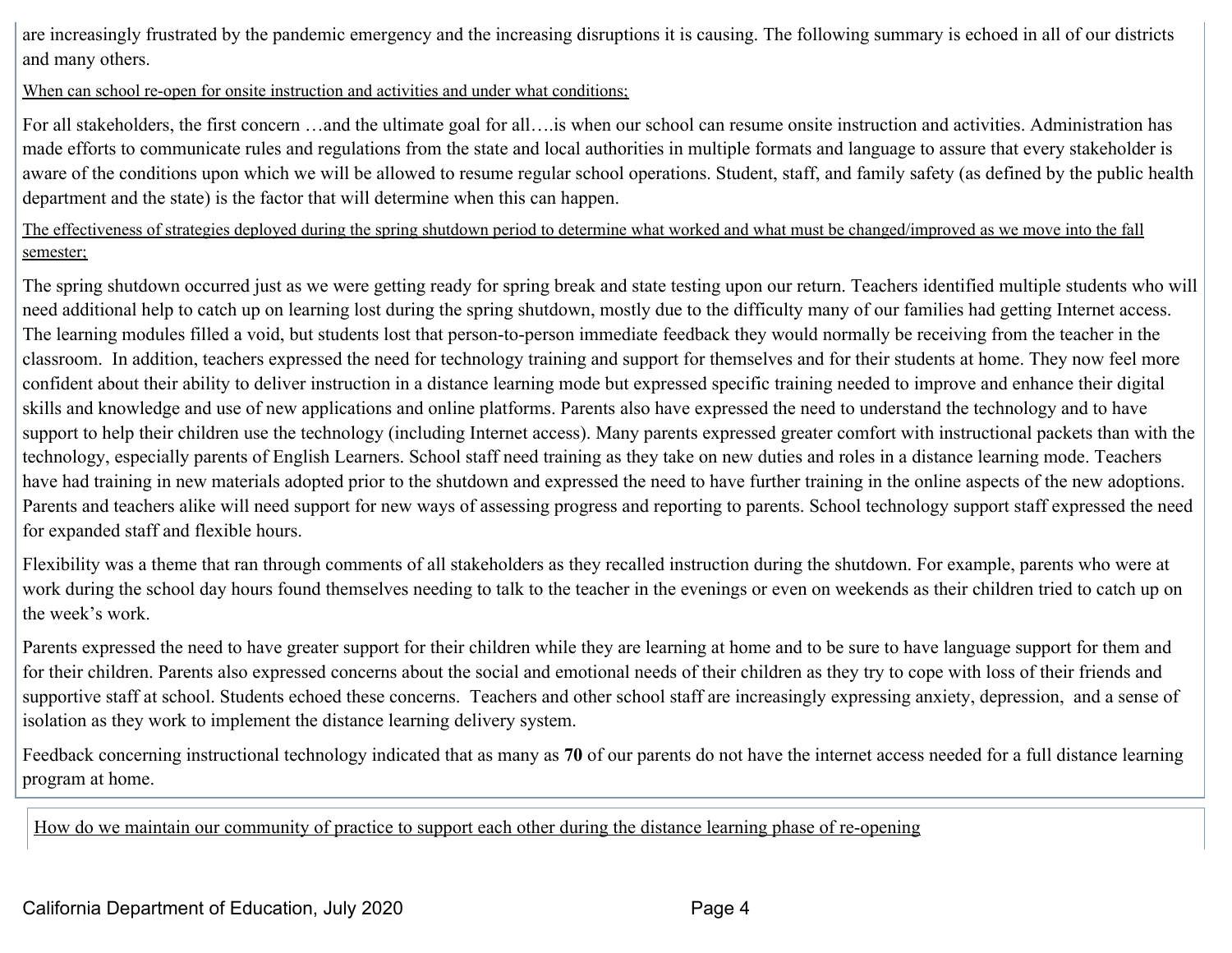Prior to the shutdown, we had worked to create a collaborative community of practice for staff, teachers and administration especially regarding strategies and assistance for our high-need students (English Learners, students struggling in language arts and mathematics, high poverty students, and Special Education students) in order to use our growing expertise to help each other and build our capacity to help our students. Administration and many teachers provided valuable feedback as to how we might work to continue these practices under emergency orders for distance learning.

#### How do we meet the needs of our economically disadvantaged students, students with disabilities, foster youth, and English learners in a distance learning mode

Teachers had many concerns about how to provide individualized instruction for our many high need students. Prior to the spring shutdown, teachers had invested much professional development time and classroom practice in designated and integrated instruction in English Language Development and were at varied levels of proficiency and confidence in supporting their English Learners. Many of the strategies deployed are based on grouping and individualized teacher support as well as with learning stations in the classroom. Replicating these best practice strategies and implementing new strategies is going to be critical for English Learners and other high-need students in distance learning. There has been what can only be described as an explosion of resources to help with our high need students, but scheduling professional development for these will be a challenge for teachers and administration.

#### What can we do to help families help their children at home during the distance learning phase

Parent involvement and training has always been a challenge. Our parents at Hope School are very supportive of our teachers and staff and are very concerned for their children's schooling and achievement. They are also working parents who expect the school to provide the academic education while they provide the home. Taking on the additional role of "teacher" at home is going to be very difficult for them. During the spring, we heard multiple concerns from parents regarding how to help their children at home. Our research indicates that this is an area of great need, but fewer resources are available. Teachers also expressed concerns about equipping parents and being flexible in expectations. For example, classroom teachers are accustomed to establishing their own rules for behavior in their classroom. They establish expectations for assignments, habits in the classroom, attitudes, and study habits. What does that look like when the "classroom" is the child's kitchen table? Schools have established dress codes, behaviors codes and consequences, bell schedules, snack and lunch breaks, and many such social miens to organize themselves. Announcements come at a certain time each morning, attendance is taken in definite ways…all of which are understood by all staff and students and all of which help to organize the spirit and social fabric of the school. What happens when we do not have those structures? The child's home has become the "school", or at least a critical part of it, and parents also have expectations for their home. We saw some of this during the spring shutdown as we tried to coordinate our regular school "schedule" with the parents' schedule.

### [A description of the aspects of the Learning Continuity and Attendance Plan that were influenced by specific stakeholder input.]

a. when can school re-open for onsite instruction and activities and under what conditions;

This question is beyond our local control. Concerns about it permeate the LCP, however, as we look to transition into a hybrid model and eventual full onsite instruction when conditions and state rules allow. Hope will provide, and in fact will go beyond, recommended safety measures in terms of protective wear for staff and students, social distancing, and deep cleaning of our facility. Plans include continued communication of conditions and state and local rules and regulations with increased frequency. It should also be noted that plans include flexibility and nimble adaptation to change.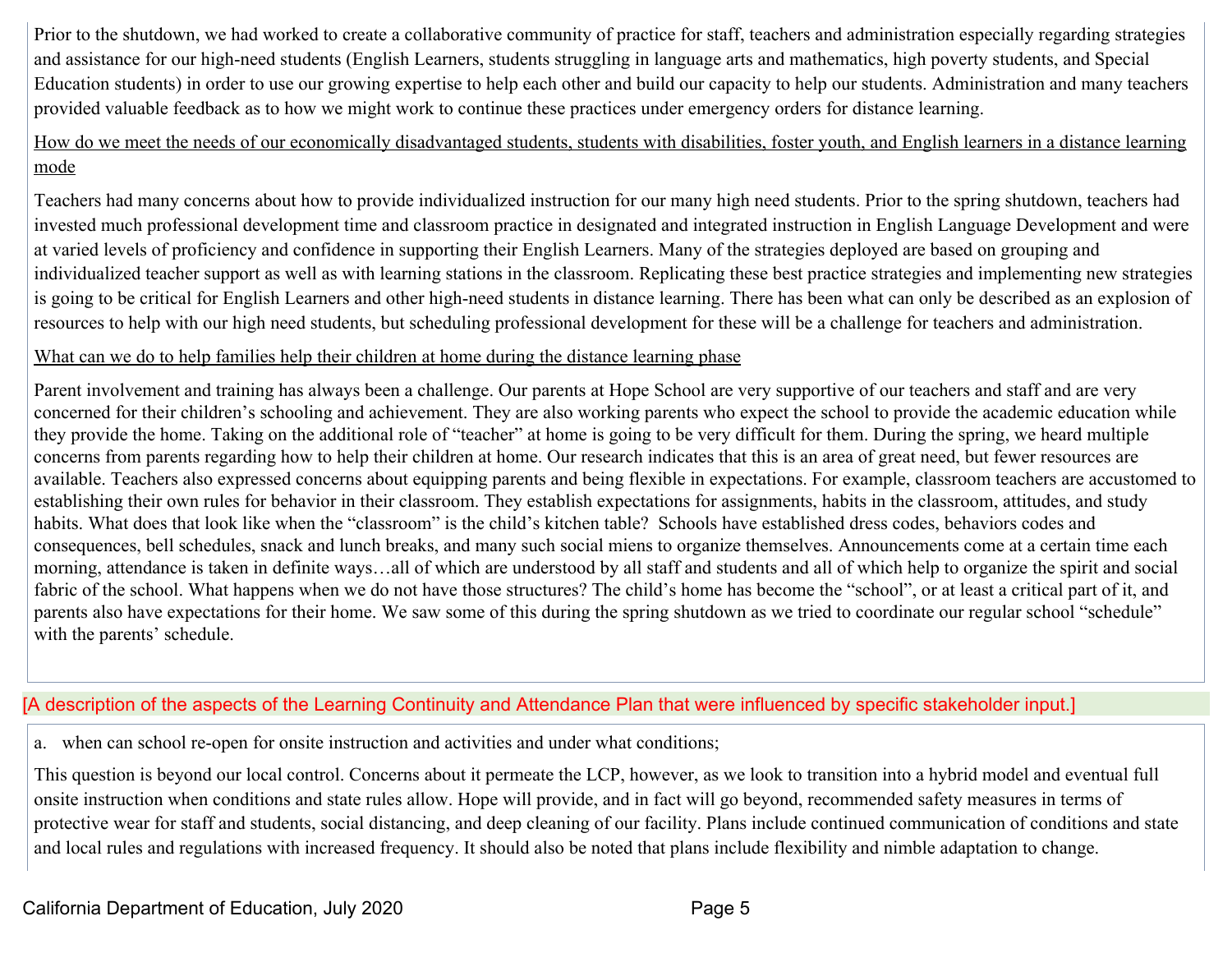b. evaluating the effectiveness of strategies deployed during the spring shutdown period to determine what worked and what must be changed/improved as we move into the fall semester;

This has been of great influence in the selection of strategies to be deployed, materials to be purchased, hardware, applications, assessments, and feedback mechanisms selected for the distance learning program. It also will be of great assistance as teachers develop and deploy strategies to accelerate students who fell behind during the spring shutdown.

c. how do we maintain our community of practice to support each other during the distance learning phase of re-opening

Hope School will build regular community of practice meetings (via Zoom and Google Classroom) into the school schedule. These will be moderated by the teachers and be held both schoolwide and by grade level based on student needs. Teachers will use this time to examine student work, share successes and best practices, and help each other adjust to the new and developing norms of a distance learning school.

d. how do we meet the needs of our economically disadvantaged students, students with disabilities, foster youth, and English learners in a distance learning mode

This is of highest priority as teachers build lesson plans and implement the online curriculum. Professional development has been conducted and will be ongoing throughout the year. Partnerships are in development with providers and contracts will be finalized as the school year begins. Schedules of current staff (two counselor/therapists; contracted school nurses, library/media, etc.) will be finalized as students return to school and individualized student needs and plans are completed. Every effort is being made to accommodate these students' needs in scheduling, staffing, curriculum content and strategies, assessment and monitoring of progress.

e. what can we do to help families help their children at home during the distance learning phase

Specifically thus far, we have included plans to assure that every student has the technology tools, accessories, and supplies needed at home (including reliable Internet service) to access and succeed in the instructional program. We have made certain that every student will have the textbooks and supplemental materials (including print and online) she/he will need in order to access and succeed in the program. We have increased and scheduled technical support for teachers, students and parents. Parents are very supportive of the distance learning program. Schedules are still under development but will be flexible so as to accommodate parent and teacher needs to the greatest extent possible. The attendance accounting system is still in process, but will include flexibility so that students and parents may complete synchronous and asynchronous assignments in a way that is responsive to student and parent concerns. Hope School is using auditor-approved "weekly engagement records" to track student attendance and instructional assignments in accordance with state law. Teachers continue to participate in training for this important documentation and work collaboratively to develop synchronous and asynchronous assignments.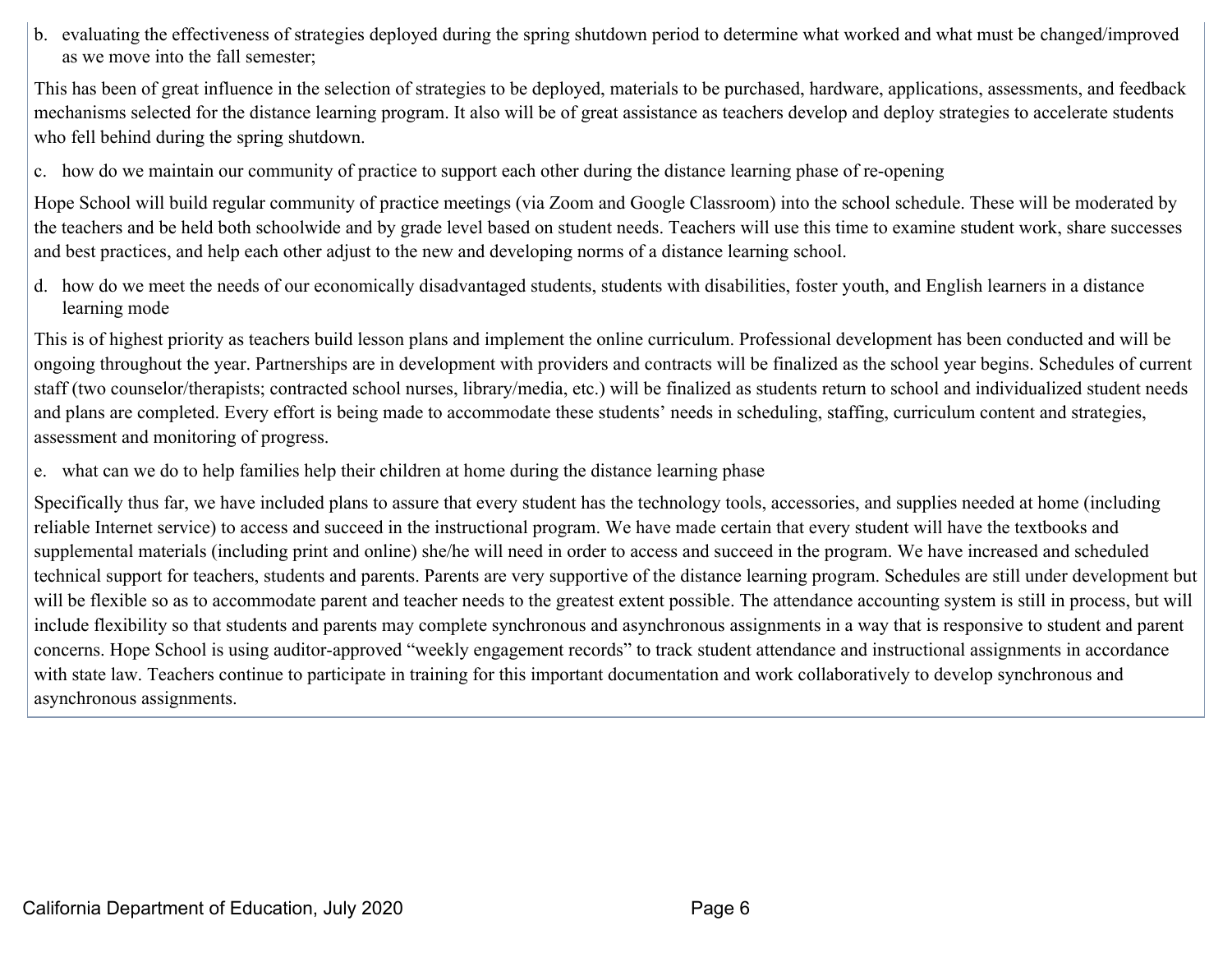# **Continuity of Learning**

## **In-Person Instructional Offerings**

[A description of the actions the LEA will take to offer classroom-based instruction whenever possible, particularly for students who have experienced significant learning loss due to school closures in the 2019–2020 school year or are at a greater risk of experiencing learning loss due to future school closures.]

When classroom-based instruction is permitted by local and state regulations, Hope School will implement a hybrid program to allow for social distancing and safety measures. Concern for safety of students, staff, families and the community in the COVID-19 pandemic is the reason schools were closed. In continuing concern for safety when schools are allowed to re-open for onsite instruction, the district will continue to work with cognizant agencies such as the Public Health Department, the California Department of Education, and Tulare County Office of Education to develop policies and protocols consistent with public health guidance. These include, at a minimum, considerations for campus access, hygiene practices, protective equipment, physical distancing, and cleaning and disinfecting to ensure physical health and safety in school facilities and vehicles.

We have built a schedule that will have half of our students on campus in the AM and half of our students in the PM; online with distance education daily by recommendations in the California Consortium for Educational Excellence Playbooks for both the hybrid program and the distance learning program. As soon as we are cleared to offer in-person instruction, we are ready to begin our modified schedule. We are exploring recently revised (August, 2020) state guidelines that will allow small groups of students on campus for special instructional and support offerings. This new provision of the state mandates might allow us, for example, to have small groups of students on campus in intensive tutoring and extended learning to remediate learning loss.

Students who have experienced learning loss due to the school closures are being identified by teachers using assessments, methodologies and protocols developed by teachers. STAR and Renaissance assessments, combined with classroom-based formative assessments, will be used to identify gaps in skills and knowledge. We will track indicators like attendance and quarter grades throughout the year and identify students who are slipping and need extra academic or social-emotional assistance.

The Playbook addresses essential areas, providing samples, practical advice, and tools used in other districts on how to make each stage successful and productive for students. Considerations of equity underlie all considerations and suggestions in the CCEE playbooks.

1. Setting goals and Defining Success

To the extent possible, we will offer families a choice about when (or if) their students come on campus (which time slot, aligning time slots with siblings, etc.). We have made every communication with parents as personal as possible so they feel comfortable and connected and that they have some sort of voice in the process.

2. Creating Schedules

We will implement a modified half-day rotation with half of the students on campus in the morning and half of the students in the afternoon, doing distance learning when students are not on campus for their scheduled time. The teachers have set up office hours for the students and parents to access them during times they aren't involved in instruction.

3. Communicating Plans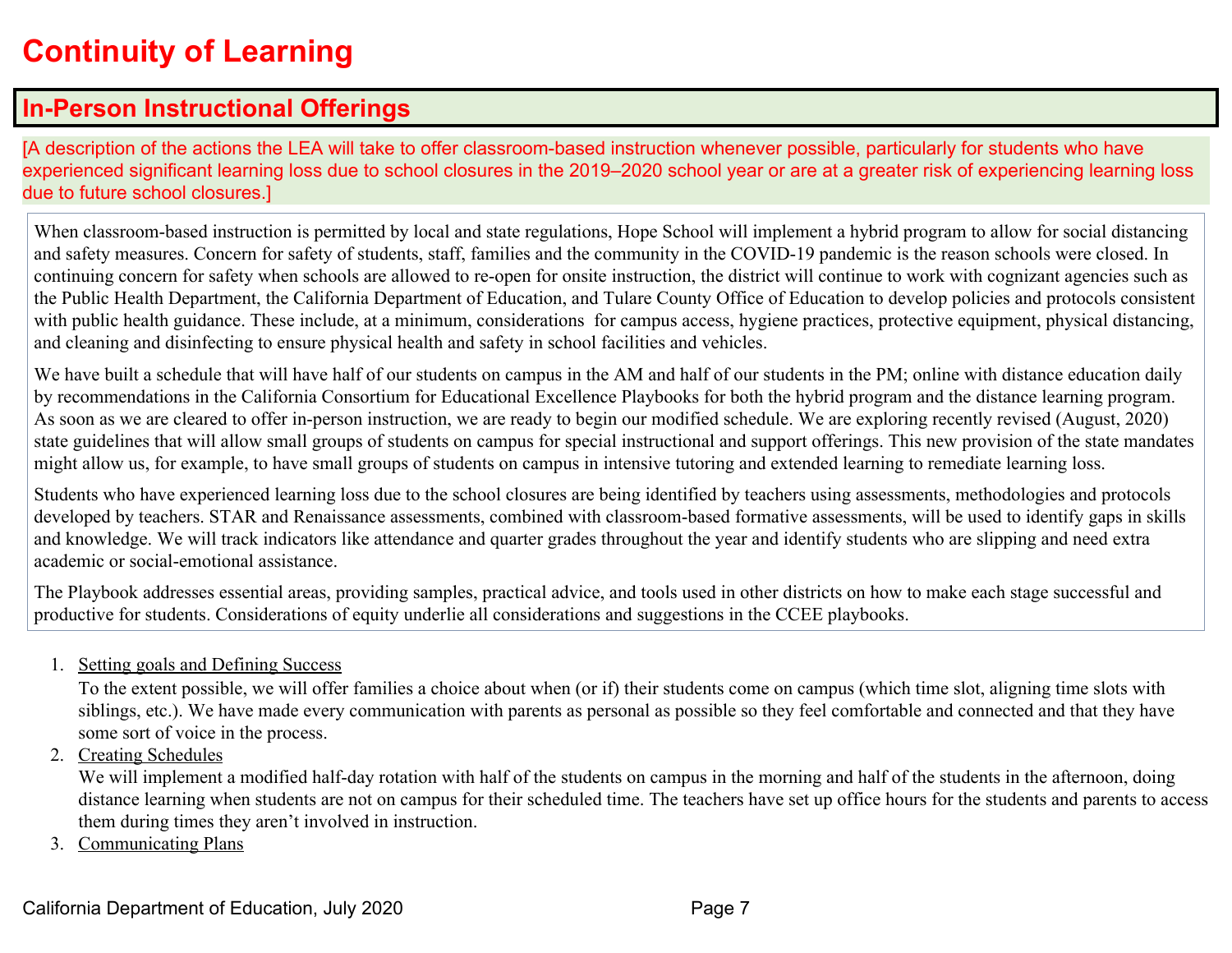To be quicker in responding to changing circumstances, we have pre-written letters that we can use in case of a sudden school closure, a local outbreak, or a return to campus. This strategy has already been very helpful as we have responded to sudden changes over the past two months.

- 4. Assessment (How we will measure school and student success and identify areas of improvement) We will continue to use the same assessments prior to the school closure to identify students in need of intervention even in distance learning. Several of those assessments are online assessments with which students are already familiar. Teachers were trained before school began on using curriculum-embedded assessment to better align instruction and results during distance learning.
- 5. Trauma-Informed Social Emotional Learning (SEL) (How will we best support students' social-emotional well being?) We will provide families with information on services available at school and beyond. We have developed a clear referral or support plan to use on-site and external contracted providers to respond to student needs. All of our teachers incorporate SEL into their daily lesson plan. Typically anywhere from 10-15 minutes a day.
- 6. Capacity Building (How we will support teachers and staff) Through surveys and observation, we will identify needs and provide training for staff to address fill gaps in skills and knowledge. In addition, we will identify strengths and build the capacity of teachers to become coaches for their fellow teachers.
- 7. English Learners and other students identified as high need (high poverty, foster youth, special needs) Currently, our schedule allows the teachers to service English Learners, high poverty, and special needs students from 2:00-2:45 in small groups for Designated ELD and other support. When on-camp instruction resumes, we will continue to provide designated ELD in small homogeneous groups on a regular basis.
- 8. Special Education (How we will effectively serve students identified as Special Education students)

At the beginning of the year, the Special Education teacher and aide met with each teacher to discuss incoming students' IEP goals. They were also given a plan on how we will ensure we are meeting the minutes of the goals in the IEP. A plan was made for the Special Education teacher and aide to join the Zoom sessions and pull students out to a breakout room when they needed to provide support. The Special Education Department and the teachers will maintain weekly communication on student progress toward the goals and to make any adjustments necessary for the success of each student.

9. Support Programs (How we will leverage existing and potential ancillary programs to support our families)

We will continue to partner with the Tulare County Office of Education to make sure mental health referrals and food security options are tapped into and made available to our families. We will bring services onto our campus as much as possible and offer remote and community-located services as needed. This year is our first year with the Triage Social Worker grant. We plan on utilizing our social worker to check in with families that we know are struggling and running social groups when possible from 2:00-2:45.

Safety measures will be implemented for all staff and students and will strictly follow required guidelines of our local public health department and the state of California. Accommodations will be made for special needs of students and staff.

## **Actions Related to In-Person Instructional Offerings [additional rows and actions may be added as necessary]**

| Description                                                                                                                                     | <b>Total Funds</b> | Contributing |
|-------------------------------------------------------------------------------------------------------------------------------------------------|--------------------|--------------|
| Purchasing Personal Protective Equipment (Non-Contact Thermometers, Desk Shields, Office Shields,<br>Teacher Face Masks, Disposable Face Masks) | \$6225.00          | no           |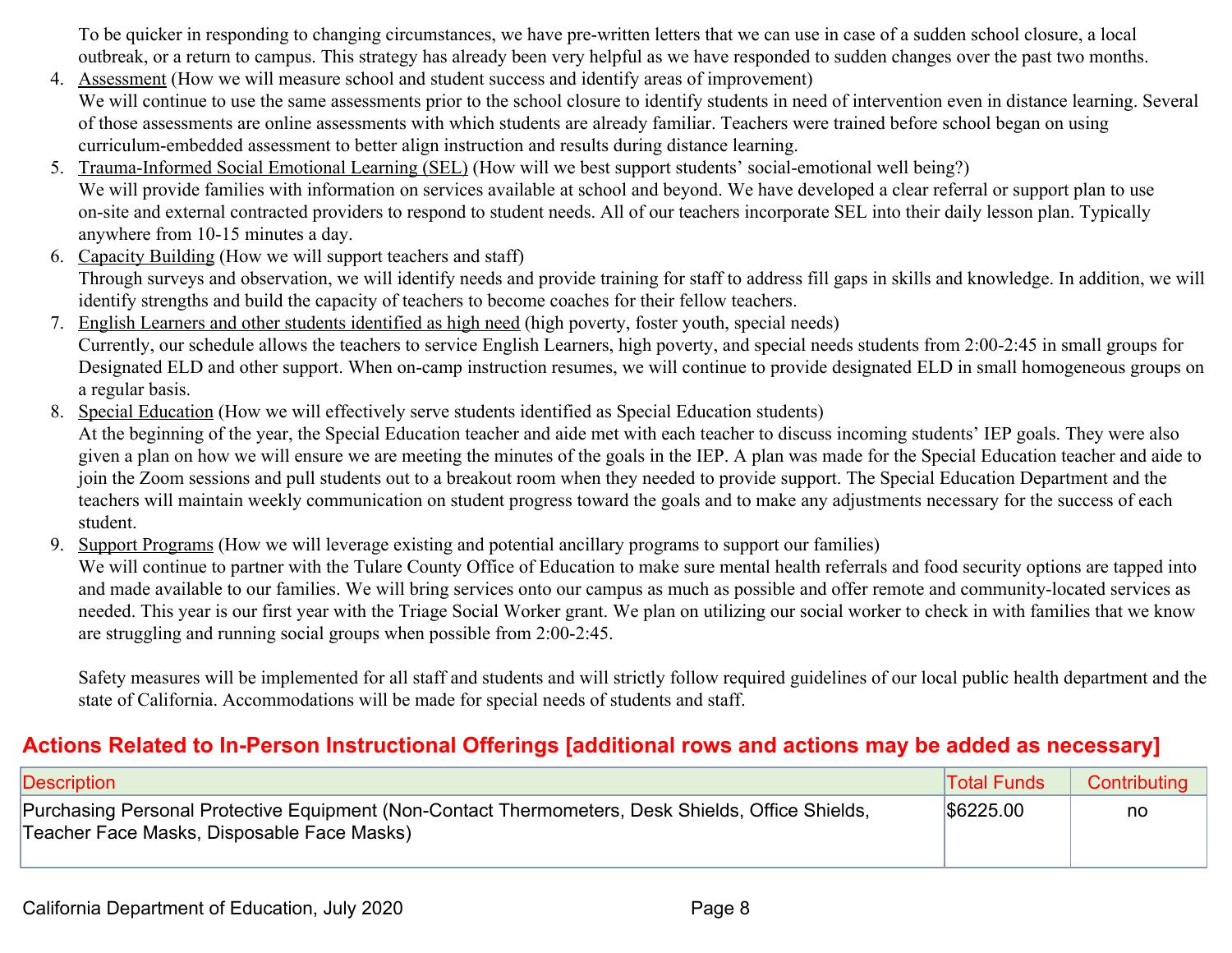| Cleaning Equipment (Disinfectant Backpack Sprayers w/cleaner, Disposable Disinfectant Wipes, Room<br>Foggers) | \$1547.00 | no |
|---------------------------------------------------------------------------------------------------------------|-----------|----|
| Certificated Teachers                                                                                         | \$814,000 | no |
|                                                                                                               |           |    |

## **Distance Learning Program**

### **Continuity of Instruction**

[A description of how the LEA will provide continuity of instruction during the school year to ensure pupils have access to a full curriculum of substantially similar quality regardless of the method of delivery, including the LEA's plan for curriculum and instructional resources that will ensure instructional continuity for pupils if a transition between in-person instruction and distance learning is necessary.]

Zoom will be the distance learning platform for all students grades TK-8. The online platform will allow our teachers to continue to deliver high quality instruction while maintaining safety for all students and staff. Teachers will base the lessons they create on lessons delivered in the traditional onsite delivery system to assure rigorous, standards-based curriculum content and practices continue through this emergency delivery system, making adaptations as necessary to adjust to the distance learning platform. Students will have copies of all textbooks and supplemental materials at home, as well as access to the online resources embedded in the school's adopted textbooks and supplemental programs. Teachers and support staff were trained in the online platform components before the school year began. They will be utilizing the platform for whole-group, small group, and one-on-one instruction throughout the regular school day. Support staff were also given an account so they could be made a co-host of the zoom sessions to monitor for safety as well as utilize the breakout room for continued small group support and instruction just as they would in the regular classroom. As part of the planning process, teachers and administration analyzed the yearly course sequence in mathematics, English/Language Arts, and English Language Development, as well as other core subjects in order to develop a plan to cover the content and standards necessary to complete the planned course either online or in-person so as to assure seamless transition for students as delivery methods change over the course of the year to assure continuity of learning.

Last school year, our 2nd-6th grade teachers were introduced to i-ready which is a supplemental support of the Ready program by Curriculum Associates. i-ready has an online component that teachers can utilize to assign online lessons to supplement lessons that they have taught via the Zoom platform. These lessons are designed to enhance first best instructional lessons.

In addition, we have purchased the Seesaw platform for teachers to create lessons and upload into the Seesaw platform for enhanced virtual learning experiences. Students can also post their work for teachers and parents to see which creates increased parent engagement.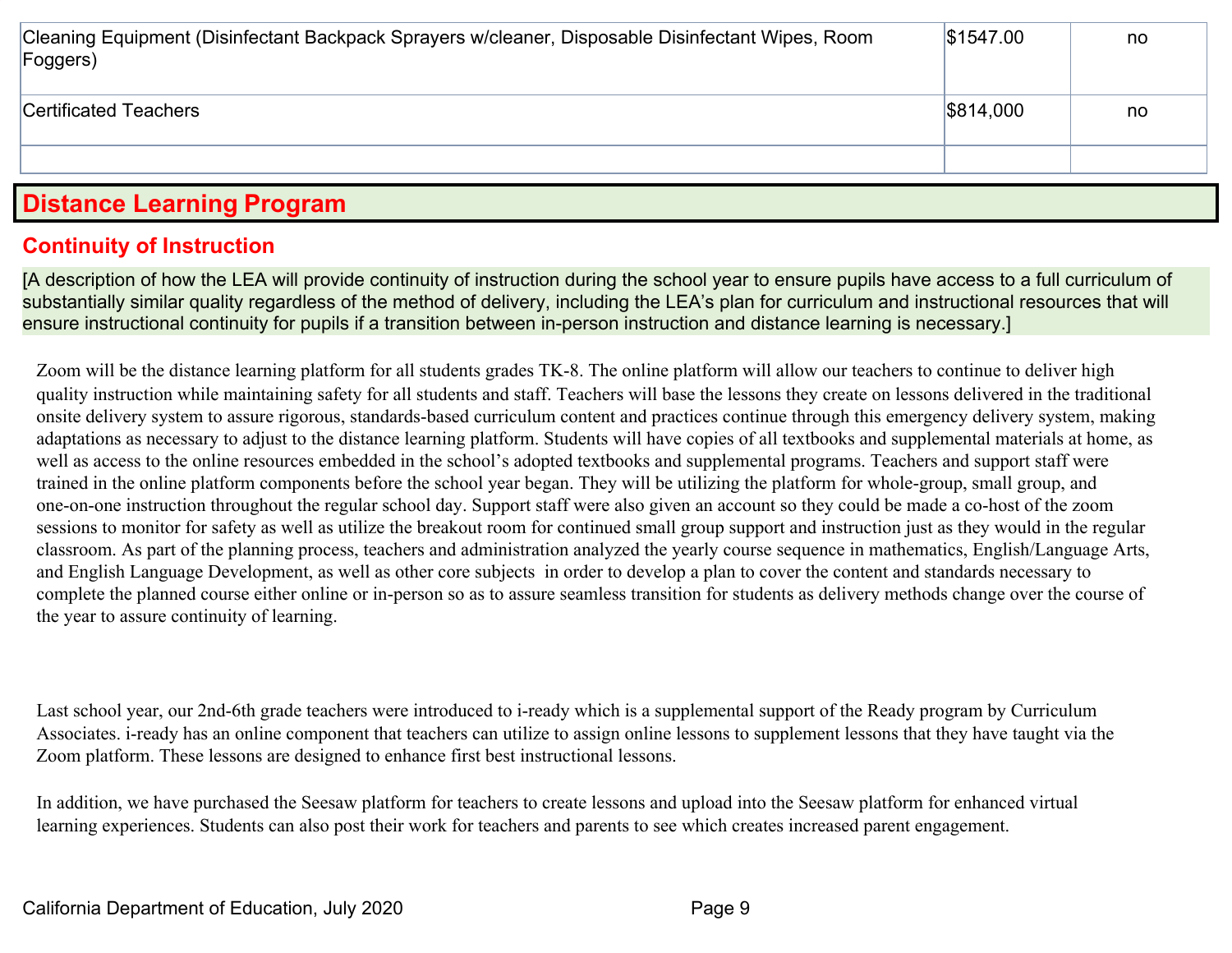We also utilize Google Classroom as a platform where teachers can assign work to students. Parents have been given access to their child's classroom so they can be involved in what is happening in the classroom as well as work that has been assigned to their child.

As stated in the previously section, time is allotted at the end of each school day to work with students in a small group or on an individual basis. Small groups include but are not limited to: ELL's, SpEd, High Poverty, grouping for like learning needs, etc.

### **Access to Devices and Connectivity**

[A description of how the LEA will ensure access to devices and connectivity for all pupils to support distance learning.]

Currently 100% of all students have computing devices and hot spots or are connected to the internet at home. These devices were issued at the start of the school year. CARES and LLM Funds were utilized to pay for internet access as needed. The school site already offers free internet for all devices connected to the internet on campus. Technical support and training was provided to families and will be ongoing as needs arise.

### **Pupil Participation and Progress**

[A description of how the LEA will assess pupil progress through live contacts and synchronous instructional minutes, and a description of how the LEA will measure participation and time value of pupil work.]

Instructional minutes will be recorded through multiple methods using a weekly engagement record approved by the district independent auditor; daily online visual attendance check by the teacher, daily login to the Zoom program recording active time, and person to person contact via phone contact or in person contact, and the time value of work as determined by the teacher assignments.. The students will be required to login each day with the teacher via zoom and/or google classroom. Attendance will begin at 8:15 AM and end at 2:45 PM Monday through Friday. TK-1 grades required to attend for 180 minutes as 2-3 230; 4-8th grades are required to attend 240 minutes. When the student needs to login Zoom, then the system will begin recording active time. In combination, live contacts and asynchronous instructional minutes will be recorded in the weekly engagement record and certified by the classroom teacher..

The time value of the pupil work will be measured through live contact discussion, response, formal and informal assessments. Synchronous time will be recorded on Zoom, all synchronous and asynchronous time will be recorded, any idle time will be recorded and subtracted to meet the required minutes. In accordance with state law the attendance accounting system will include: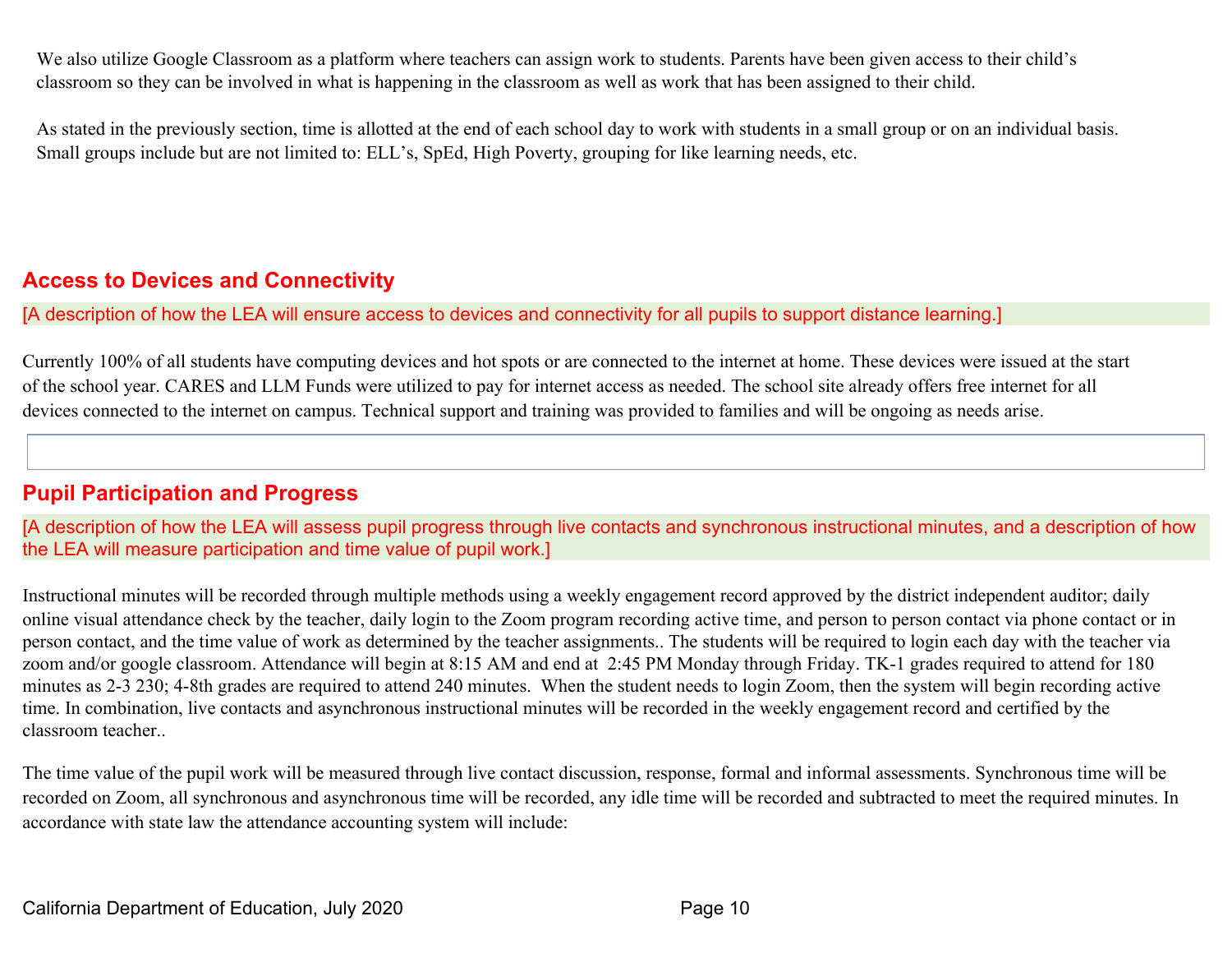- taking daily attendance for days in which students are in the school building and documentation of daily participation for each pupil during distance learning.
- A pupil who does not participate in distance learning on a school day is documented as absent for that school day.
- Daily participation may include, but is not limited to, evidence of participation in online activities, completion of regular assignments, completion of assessments, and contacts between employees of the LEA and pupils or parents or guardians.
- a weekly engagement record completed for each pupil documenting participation.
- If students miss more than three school days or 60 percent of the instructional days in a week, Hope School will take a tiered approach to re-engagement that includes verifying contact Information, notifying parents or guardians of absences, and having a plan for outreach to determine pupil needs—including connection with health and social services as necessary.

## **Distance Learning Professional Development**

[A description of the professional development and resources that will be provided to staff to support the distance learning program, including technological support.]

Distance learning professional development has been informed by teacher and student needs and feedback and by best practices identified by the California Department of Education and professional organizations. Community of practice models will continue, through effective use of digital tools, to try new approaches and share results with colleagues, facilitate common planning and peer observation, and provide tailored supports as needed. Instructional leaders will support teachers in building confidence within the new model by providing opportunities to learn and experiment with tools and resources.

Teachers have participated in the following professional development activities during the spring shutdown:

- Zoom training
- How to teach guided reading virtually
- *i*-ready training
- Google classroom training

Teachers will complete the following professional development prior to the opening of school:

- Continued Zoom training
- Teaching Guided Ready Virtually training
- i-ready training
- Seesaw training
- ST Math training
- SEL training
- Safety training

Teachers will participate in the following professional development during the school year:

• Continue with our ELD training that we engaged in last school year

California Department of Education, July 2020 Page 11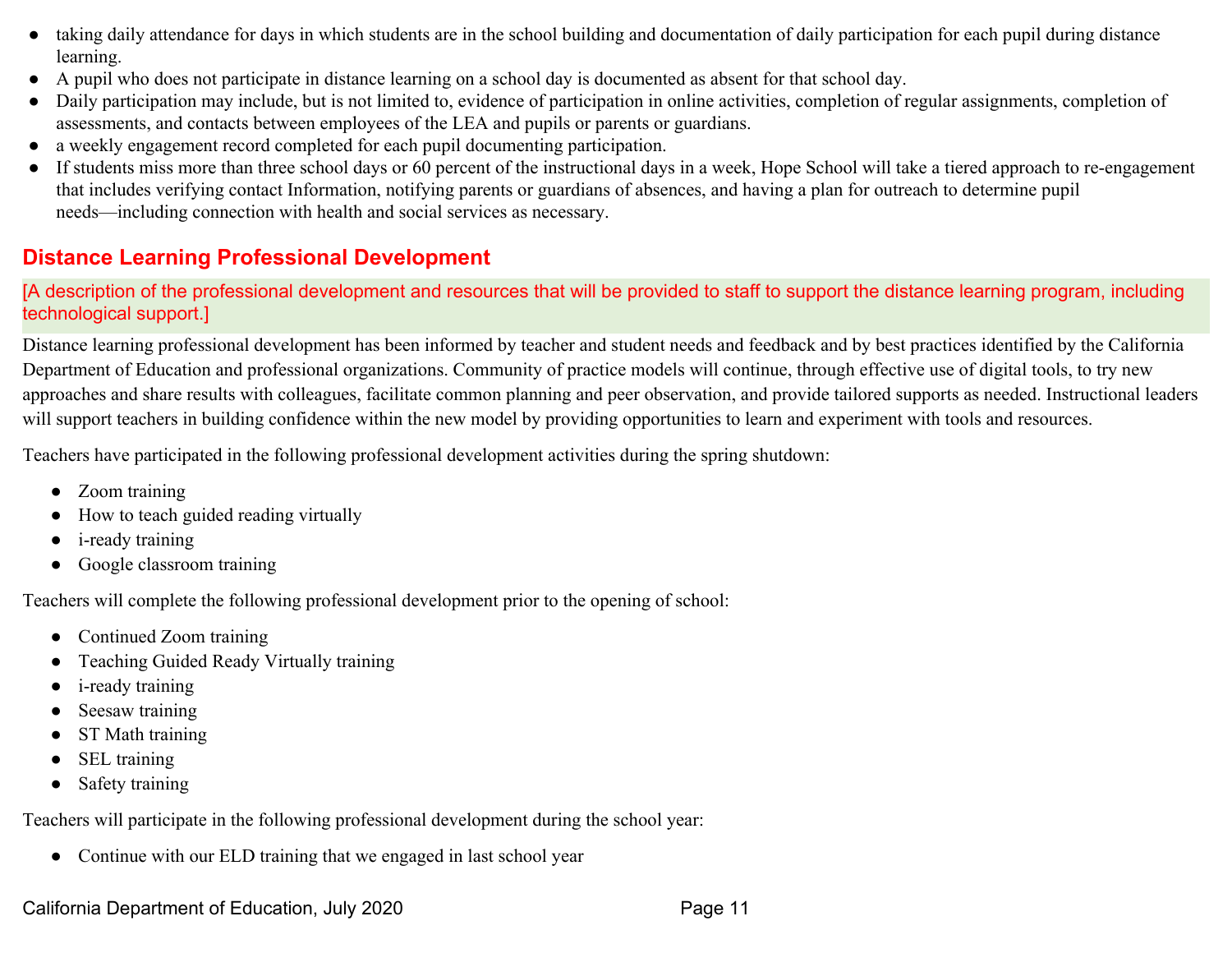● Continued support and follow up training in all new distance learning platforms

Resources provided to teachers include:

- New laptops
- i-pads for all upper grade teachers
- Various online programs for teachers who have expressed interest in programs that they utilize to engage students in learning. (Ex: Flipgrid, Padlet, Flocabulary)

Technology support will be provided by Philip Kroupa.

## **Staff Roles and Responsibilities**

[A description of the new roles and responsibilities of affected staff as a result of COVID-19.]

Most of our staff were able to remain in the same rolls that they were assigned to prior to the pandemic with the exception of one position. Because we no longer need our bus driver/food service manager, we are able to repurpose that position by having that person help with making copies for teachers, help with cleaning of the work spaces, as well as continue to get food to families on Monday's. Roles and responsibilities of all staff continue to evolve and change as the year progresses. The weekly engagement record, for example, significantly increases and adds new definition to the teacher's role in attendance accounting.

### **Supports for Pupils with Unique Needs**

[A description of the additional supports the LEA will provide during distance learning to assist pupils with unique needs, including English learners, pupils with exceptional needs served across the full continuum of placements, pupils in foster care, and pupils who are experiencing homelessness.]

In addition to supports noted above, other planned supports include:

Presenting new instruction in multiple modes (video, synchronous instruction, audio, or slides), with graphic organizers, to aid comprehension.

Using videos with closed captions or subtitles when possible.

Establishing schedules for how and when integrated ELD and designated ELD supports will be provided.

Making use of the embedded EL components o the adopted district textbooks

Ensuring students have access to grade-level appropriate materials in addition to learning level materials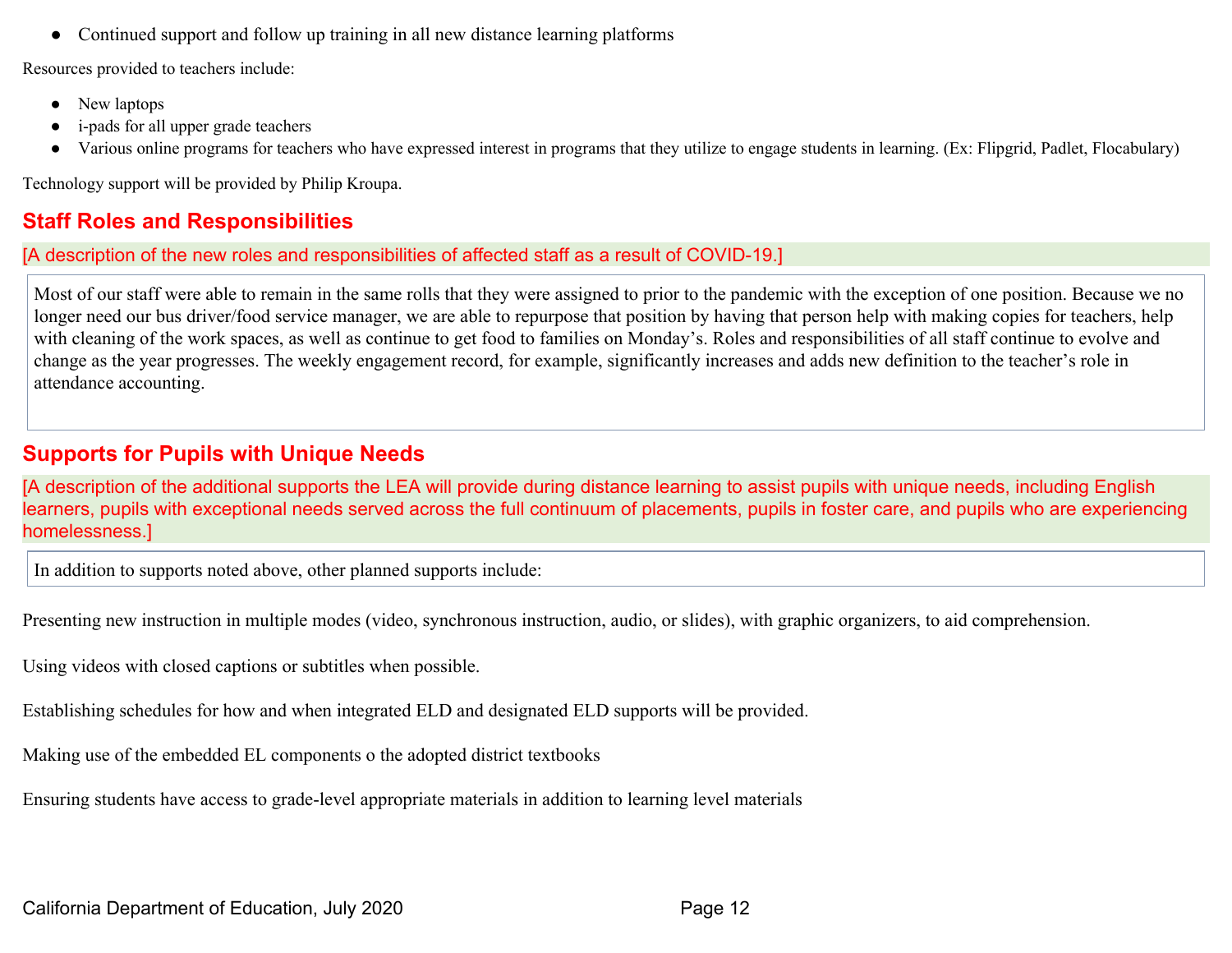Distributing tutorials and guides describing how to access translation extensions or apps such as Google Translate, Microsoft Translator, and Microsoft's Immersive Reader.

Food delivered to families without transportation.

Setting up virtual meetings via video calls to teach lessons or check in with students. Small groups of 5-8 students for 20-30 minutes work best. Ideas for virtual meetings include: discussing a book, teaching content, reviewing instructions, modeling process, checking student wellness, discussing current events.

Creating a system to provide students opportunities to interact with peers and practice basic interpersonal communication skills (e.g., chats, comments on assignments, virtual meetings, group activities).

Assigning students an "online tech buddy" who shares the same home language.

Sending books home with students to foster literacy-rich environments.

Coordinating an adult (teacher or another adult the student knows well) to regularly check in with families.

#### **Special needs students:**

IEP meetings: will be convened remotely with family involvement and will be scheduled whenever possible.

Individualized communication with student and family: For students with disabilities, especially those with high support needs, individualized communication with the student, their family, and personal care providers is critical to ensuring families know we are considering their needs and are a part of the effort to meet them.

Caregivers: We will connect with and support caregivers directly and train them in how to support their students in accessing the online curriculum. The modifications will have to be implemented in the home as opposed to in the classroom.

Leveraging on site and County office of Education support staff to plan for and deliver support for high-need students.

## **Actions Related to the Distance Learning Program [additional rows and actions may be added as necessary]**

| <b>Description</b>                                                                         | <b>Total Funds</b> | Contributing |
|--------------------------------------------------------------------------------------------|--------------------|--------------|
| Chromebooks, Hotspots, headphones purchase to allow for educational access to all students | \$60,000           | <b>NO</b>    |
| Virtual Platforms purchases to support distance learning and learning of all students      | \$12,000           | <b>NO</b>    |
| Staff Training to better serve all populations of students at our school                   | \$5,000            | <b>NO</b>    |
| Continue IT contract for maintenance and support for classroom technology                  | \$15,000           | <b>NO</b>    |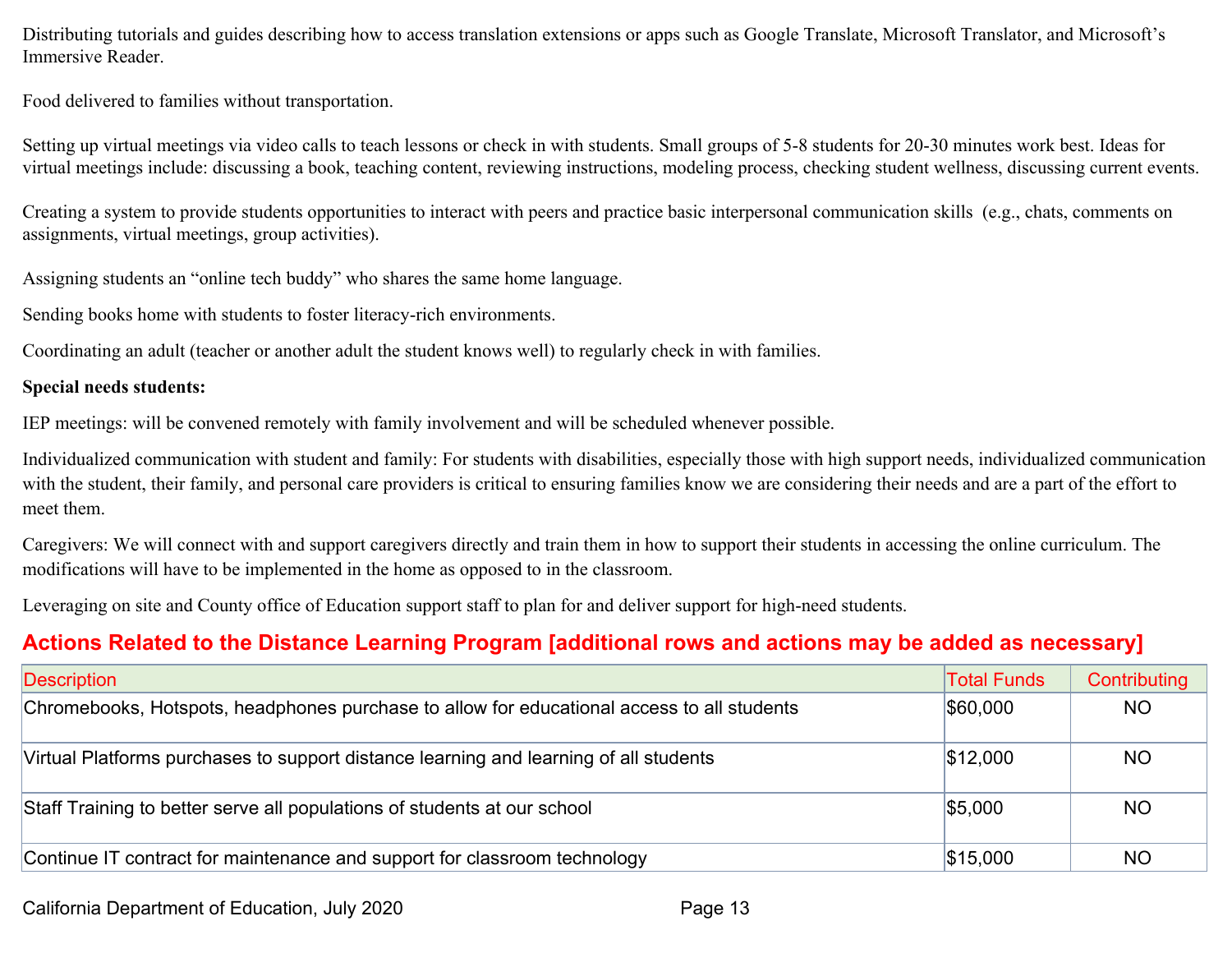## **Pupil Learning Loss**

[A description of how the LEA will address pupil learning loss that results from COVID-19 during the 2019–2020 and 2020–21 school years, including how the LEA will assess pupils to measure learning status, particularly in the areas of English language arts, English language development, and mathematics.]

The area of learning loss is extremely difficult. In addition to strategies noted above, the district will deploy multiple assessment strategies, under the direction of the classroom teacher and administration, to identify and quantify learning loss that results from the COVID 19 emergency in the 2019-20 and 2020-21 school year. [CDE Guidance on Diagnostic and Formative Assessments](https://www.cde.ca.gov/ls/he/hn/guidanceonassessments.asp) recommends, "teachers can use tools such as rubrics to clarify expectations and to provide feedback; journals, quick writes and discussions to see what students are thinking; pre-tests and exit tickets to see where they are at the beginning and end of class; strategic questioning and performance tasks during the lesson; observations of students working in small groups; student work samples and a variety of others." The district will also use available state and local assessments as well as curriculum embedded assessments to identify and quantify learning loss. All results from the assessments are logged into a shared spreadsheet and used by teachers in the Community of Practice to develop remediation/acceleration plans for students. These plans to address specific knowledge and skills are shared with all staff to ensure that everyone that works with the students are able to support students who experienced learning loss. Learning status of students in English/Language Arts, Mathematics, English Language Development and other core subjects will be measured using curriculum embedded classroom assessments, schoolwide assessments such as STAR and Dibels, daily teacher assessment of student performance and progress on assignments, mutually agreed upon grading and reporting protocols across grade levels. Students will be assessed informally daily in the classroom and with aggregate reports of progress made at least quarterly.

### **Pupil Learning Loss Strategies**

[A description of the actions and strategies the LEA will use to address learning loss and accelerate learning progress for pupils, as needed, including how these strategies differ for pupils who are English learners; low-income; foster youth; pupils with exceptional needs; and pupils experiencing homelessness.]

Researchers and educators emphasize that there are ways to mitigate the damage that will inevitably be done to students as the pandemic rages on. They are rooted in good practices already in place at Hope but require considerable planning and hard work to transition them to the online environment.

**Building on a strong foundation:** Thanks to work we have done through the LCAP process over the last seven years, Hope has key elements already in place as the 2020-21 online school year begins: a solid curriculum based on state standards; a commitment to grade-level teaching; and strategies to engage all students, including identifying those who have experienced learning loss and a proven track record of success helping students overcome them. To overcome learning loss we will build on that foundation to implement current interventions in the online environment and construct additional interventions based on unique opportunities of an online approach. We will prioritize: grade-level teaching for all students, implement multiple ways to track each student's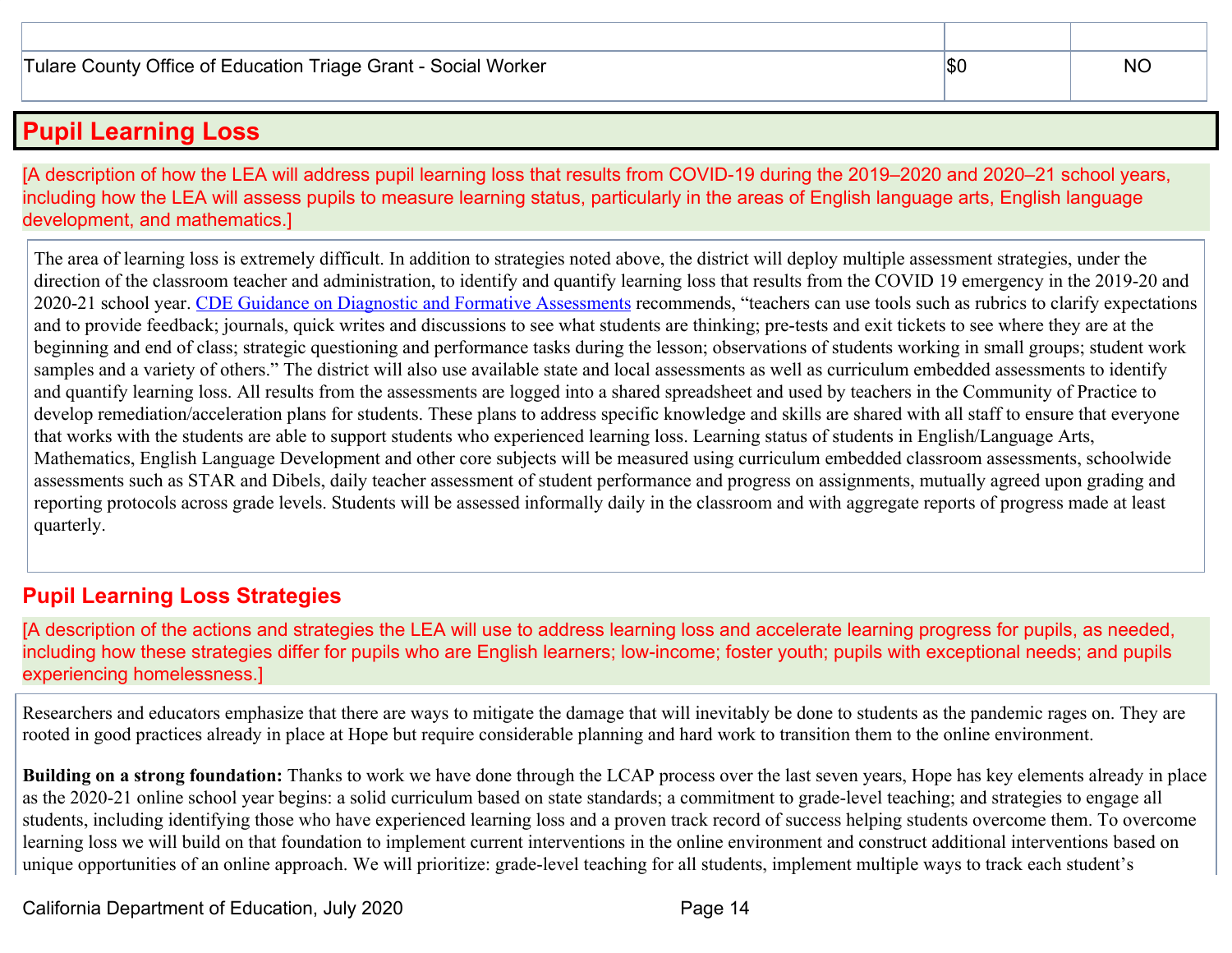whereabouts, provide a curriculum linked across grade levels and delivery methods (in-person and remote), assure plenty of uninterrupted teaching time, and create flexible schedules that benefit the students most likely to need additional help.

**Early warning system:** The first step in an effective intervention is identifying the students who need extra help. Early-warning systems are interwoven with the individual teacher-led gauges of student learning. We will track indicators like attendance and quarter grades throughout the year and identify students who are slipping and need extra academic or social-emotional assistance. Interventions will include: sending text messages to students who are repeatedly absent, earn low grades or post poor assignments; ramping up parent engagement; prioritizing high-need students for counseling; assigning one or more staff as case coordinators to regularly check in with students; providing supplemental materials based on individual student needs; providing mental/emotional assistance; and providing extended learning time (tutoring;, small group, etc);

Considerations for remediation and acceleration will be based on each student's need and may include:

- Remediation in class
- Daily schedules that allow for grouping students according to need with staff trained in remediation/acceleration best practices and programs
- Professional development for all teachers on remediation/acceleration strategies
- Supplemental materials and applications for students to address their identified needs
- Specialized staff trained and experienced in remediation/acceleration
- Socio-emotional supports for students who have fallen behind both in the classroom and schoolwide
- Individual student plans identifying needs and strategies to be deployed
- One-on-one tutoring to address student needs
- Restructuring of curriculum content and strategies
- high-dosage tutoring
- extended learning (In targeted, small group environments, teachers use research-based strategies to improve students' foundational skills and content and to build strong relationships)

## **Effectiveness of Implemented Pupil Learning Loss Strategies**

#### [A description of how the effectiveness of the services or supports provided to address learning loss will be measured.]

The effectiveness of strategies will be measured according to pre-post assessment of student learning loss and objectives addressed. Baseline for each student and schoolwide will be established using STAR assessment as well as mutually agreed upon tools such as rubrics to clarify expectations and to provide feedback; journals, quick writes and discussions to see what students are thinking; pre-tests and exit tickets to see where they are at the beginning and end of class; strategic questioning and performance tasks during the lesson; observations of students working in small groups; student work samples and a variety of others. These may take place in the individual classroom by the teacher and/or program-wide and schoolwide. These same tools will be used at the end of the year to measure and evaluate progress as well as effectiveness of strategies deployed to ameliorate learning loss.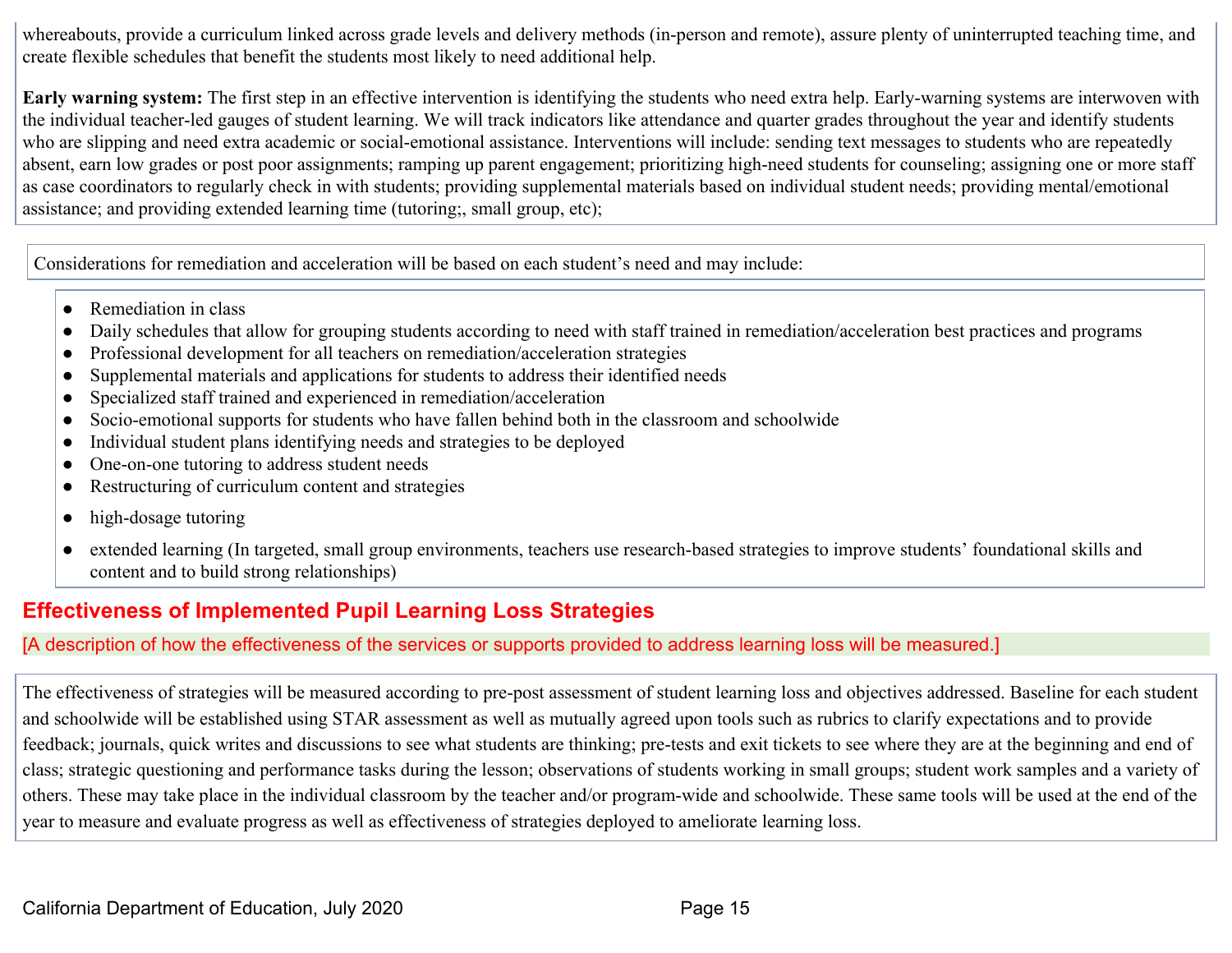### **Actions to Address Pupil Learning Loss [additional rows and actions may be added as necessary]**

| <b>Description</b>                                                                                                                    | <b>Total Funds</b> | Contributing |
|---------------------------------------------------------------------------------------------------------------------------------------|--------------------|--------------|
| Provide resources for teachers to tutor students needing academic support in an extended learning setting<br>(before & after school). | \$10,000           | <b>NO</b>    |
| Classified Staff supporting all populated students                                                                                    | 385,000            | <b>NO</b>    |

# **Mental Health and Social and Emotional Well-Being**

[A description of how the LEA will monitor and support mental health and social and emotional well-being of pupils and staff during the school year, including the professional development and resources that will be provided to pupils and staff to address trauma and other impacts of COVID-19 on the school community.]

We will monitor and support mental health and Social and Emotional Well-Being using multiple strategies including:

The district agrees with the CCEE Playbook that " Emotional safety is the foundation for all learning and success. The pandemic has caused widespread trauma (personal, vicarious, collective, and historical), heightening the need for trauma-informed SEL to care for ourselves, our students, and their families." Strategies to address mental health and social and emotional well-being will include:

- Leveraging all staff to maximize adult-to-child interaction;
- Maintaining connection with students via text, phone, live video, small groups, or one-on-ones, leveraging adults with strong existing relationships with students;
- Working with on-site and outside providers to be responsive to students' needs, possibly establishing video-conference social groups or counseling groups;
- Supporting staff members experiencing [secondary trauma](https://safesupportivelearning.ed.gov/sites/default/files/TSS_Building_Handout_2secondary_trauma.pdf) or compassion fatigue;
- Opening each class period with a welcoming activity or routine to build (or re-build) the community and helps connect students to each other and the work;
- Assigning projects in which students get to become helpers. Helping can include making a video teaching a math concept, recording a book for younger students, or making thank-you cards;
- Offering students an opportunity to reconnect and create a sense of closure regarding the previous school year through journaling or writing letters to their former classmates or teachers;
- When school re-opens, bring back family appreciation activities and traditions as health and safety rules allow in order to honor the traditions of family and school connections; during distance learning, provide these rites and rituals virtually whenever possible. Online Student of the Month; drive-through picture day, etc.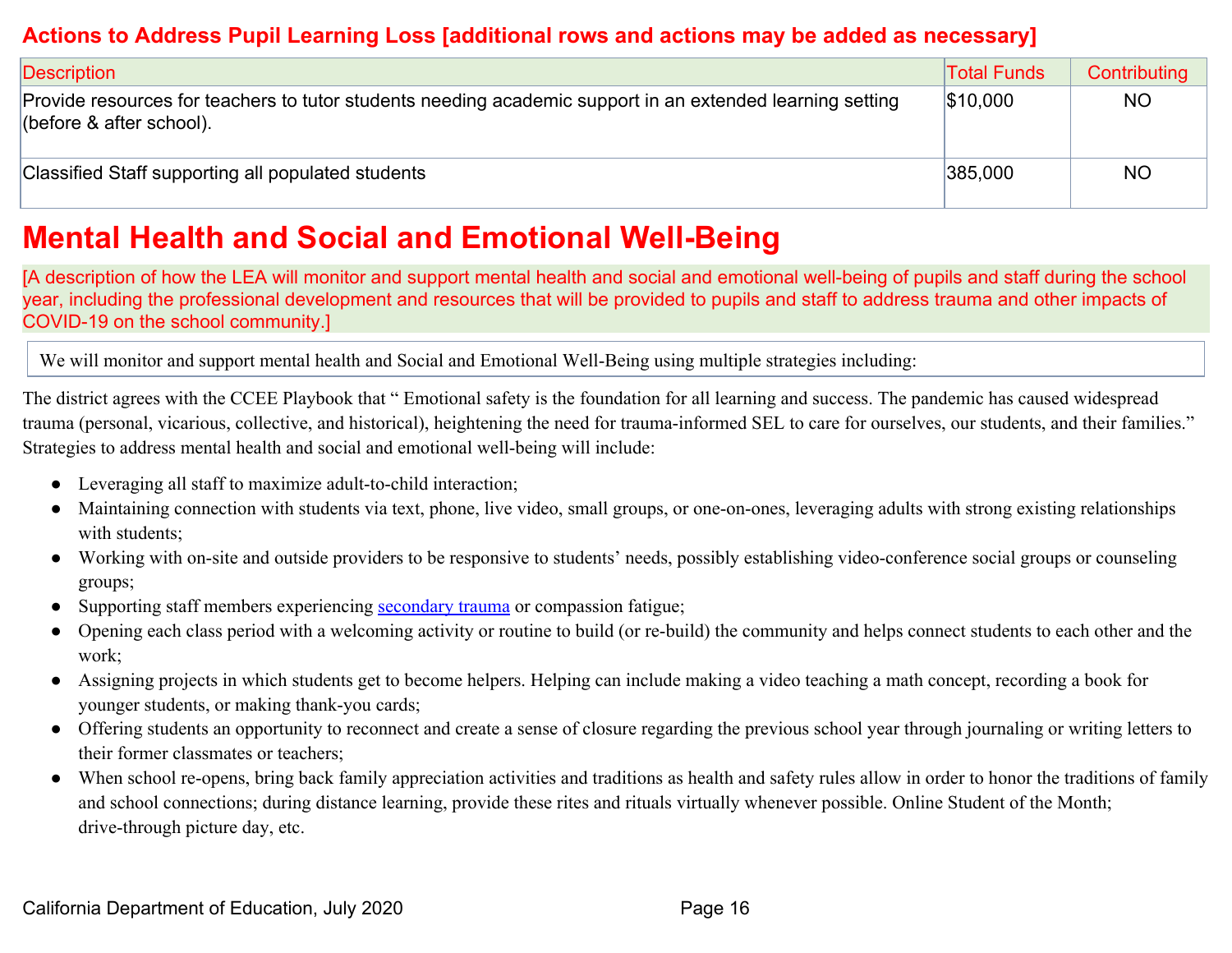# **Pupil and Family Engagement and Outreach**

[A description of pupil engagement and outreach, including the procedures for tiered reengagement strategies for pupils who are absent from distance learning and how the LEA will provide outreach to pupils and their parents or guardians, including in languages other than English, when pupils are not meeting compulsory education requirements, or if the LEA determines the pupil is not is not engaging in instruction and is at risk of learning loss.]

#### **RE-ENGAGEMENT PLAN DURING DISTANCE LEARNING**

Distance learning attendance requirements in the 2020-21 California Educational portion of the budget, include documentation of daily student participation, weekly engagement records, and attendance reporting for purposes of chronic absenteeism tracking. The Budget also requires local educational agencies offering distance learning to develop tiered re-engagement strategies for students who do not participate and to regularly engage with parents or guardians regarding academic progress.

The following procedures will be in place to reconnect with chronically absent students that are learning remotely. Those students will be determined by three or more consecutive absences during a Distance Learning period.

#### **RECOGNITION OF CHRONICALLY ABSENT STUDENT**

Instructional Staff will use a spread that is shared with Administration to track daily student attendance, completion of required assignments and participation.

· On days students are absent from synchronous instruction their attendance cell will have a note added to easily have a visual of any negative pattern as well as to report the nature of the absence (Ex: bad internet connection, had to go with parent to work, etc)

Staff will alert the Superintendent/Principal and front office staff of a student on a second consecutive day of absence to prepare for a 3rd day of monitoring.

Administration will also do a daily visual review of attendance looking for "noted" cell patterns.

#### **INITIAL STUDENT/PARENT CONTACT**

· Homeroom teacher will attempt to make contact with parent/guardian/student via informational app (ClassDojo) or with phone call.

· Attendance notes will be made in AERIES when attempted contact is made to indicate effort to re-engage.

<sup>•</sup> On the 3<sup>rd</sup> day of absenteeism the Superintendent will direct the School Counselor and/or School Psychologist to attempt to contact parent/guardian/student via phone call throughout 3<sup>rd</sup> day to re-engage student and assess for any other concerns.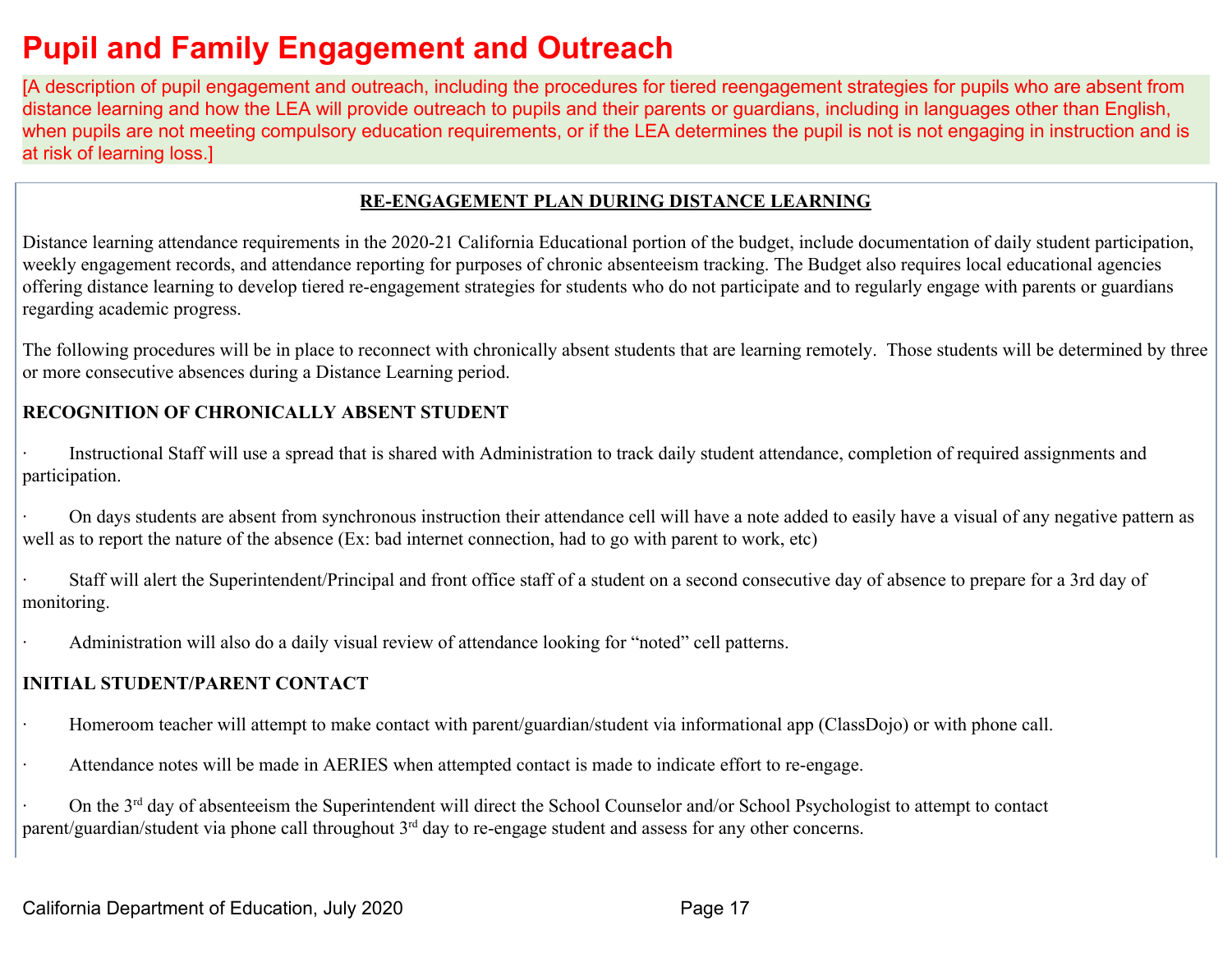If no contact is made by the end of "school day" Counselor/Psychologist accompanied by the Superintendent/Principal, will make an attempt to contact parent/guardian/student at home address.

If on the  $4<sup>th</sup>$  day the student does not re-engage in Distance Learning the process will be repeated.

If at the end of  $4<sup>th</sup>$  day there is still no contact, the School Superintendent/Principal will instruct the Administrative Assistant to search other contact information to engage with parent of absent student. Upon contact Superintendent/Principal will speak to parent/guardian.

School Assigned Social Worker will become involved in parent contact and re-engagement

• Should there be failure to re-engage student after 4<sup>th</sup> day Child Protective Services will be contacted.

#### **RE-ENGAGED STUDENT**

· Once student is re-engaged, they will be monitored by Administration and school Social Worker for consistency in attendance.

Student will also be contacted by the school Social Worker and/or School Psychologist to address any concerns that there may be at home or with mental/emotional health.

To mitigate any learning loss during absence of the student, after evaluation by the homeroom teacher, the student may be placed into an intervention/remediation instructional group.

Should there be significant educational, mental, physical or emotional concerns, the Superintendent/Principal and re-engagement team may request a meeting with family which may lead to a screening in any area of concern.

### **PERIODIC ADMINISTRATIVE REVIEW**

· The Superintendent/Principal, along with the School Psychologist and school Social Worker, will hold bi-weekly meetings to discuss any attendance concerns, re-engagement strategies, re-engaged students and negative patterns in family dynamics.

These meetings will help to plan for possible concerns and re-evaluate school plans for student engagement during Distance Learning.

**This Re-Engagement Plan will be in place during an educating period when students are not physically on campus for instruction due to any of the following scenarios:**

· **Forced School Closure**

· **Independent Study for Health Reasons**

**Expelled Students on Independent Study**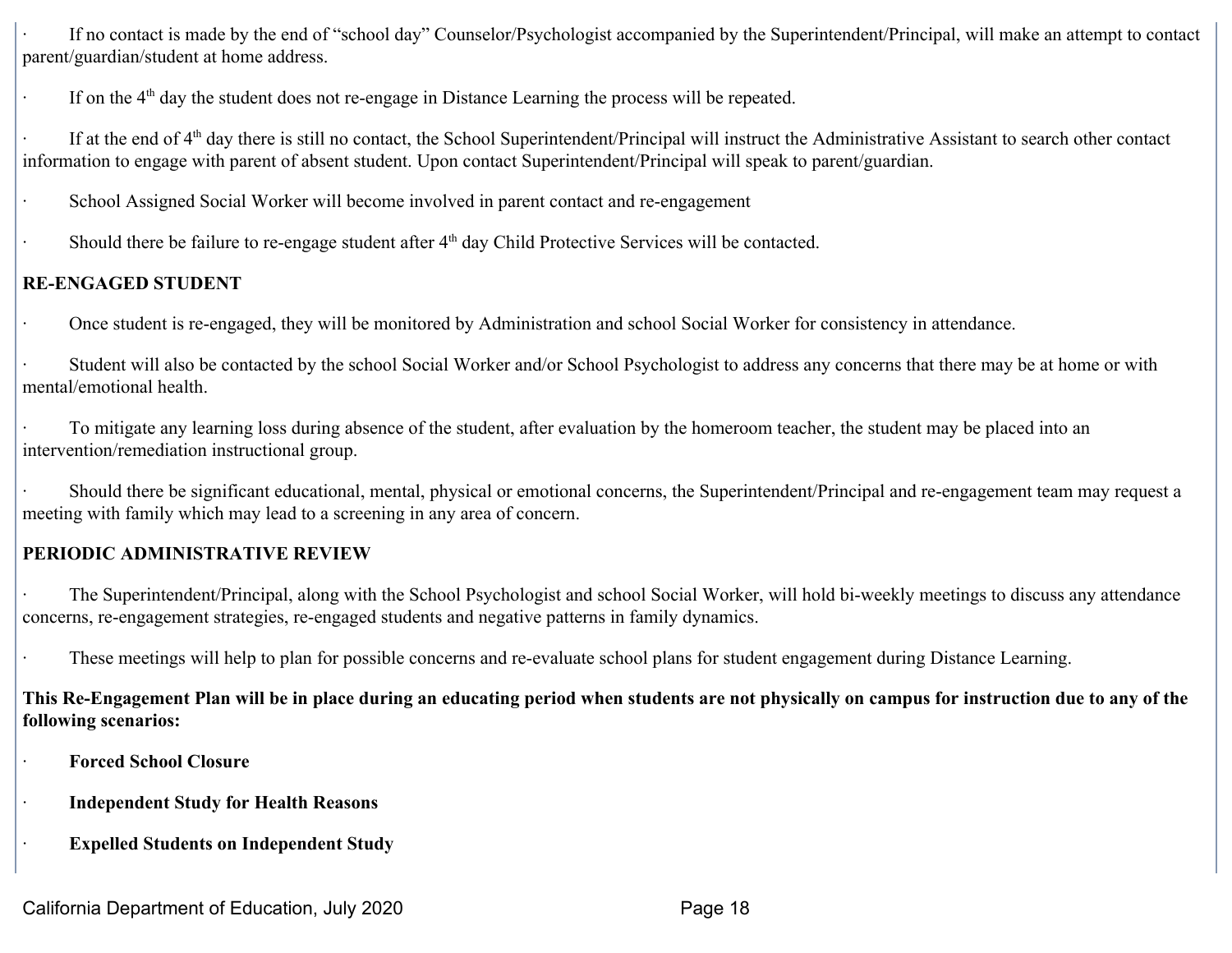## **School Nutrition**

[A description of how the LEA will provide nutritionally adequate meals for all pupils, including those students who are eligible for free or reduced-price meals, when pupils are participating in both in-person instruction and distance learning, as applicable.]

Hope Elementary School will continue to provide meals free of charge to all students enrolled in the district. These meals are put together for an entire week and offered to families on Monday's from 7am-8:30am while we are in a distance learning format.

Once the school enters into a hybrid format, meals will be offered daily to students as they enter and exit each day. The A.M. students will be offered breakfast in the classroom and lunch "to-go". The P.M. students will be given lunch in the classroom and upon dismissal, the students will be given breakfast for the following day.

# **Additional Actions to Implement the Learning Continuity Plan [additional rows and actions may be added as necessary]**

| Section                 | Description                                                                                                                             | <b>Total Funds</b> | Contributing |
|-------------------------|-----------------------------------------------------------------------------------------------------------------------------------------|--------------------|--------------|
| <b>School Nutrition</b> | Cafeteria Staff packaging, and serving lunches                                                                                          | \$37,000           | NO.          |
| <b>Outreach</b>         | School Counselor/Psychologist to provide outreach needs to<br>students upon request of the family, teacher,<br>Superintendent/Principal | \$0                | NO.          |

# **Increased or Improved Services for Foster Youth, English Learners, and Low-Income Students**

| Percentage to Increase or Improve Services | Increased Apportionment Based on the Enrollment of Foster Youth, English Learners, and<br>Low-Income students |
|--------------------------------------------|---------------------------------------------------------------------------------------------------------------|
| 29.47%                                     | \$540,705.00                                                                                                  |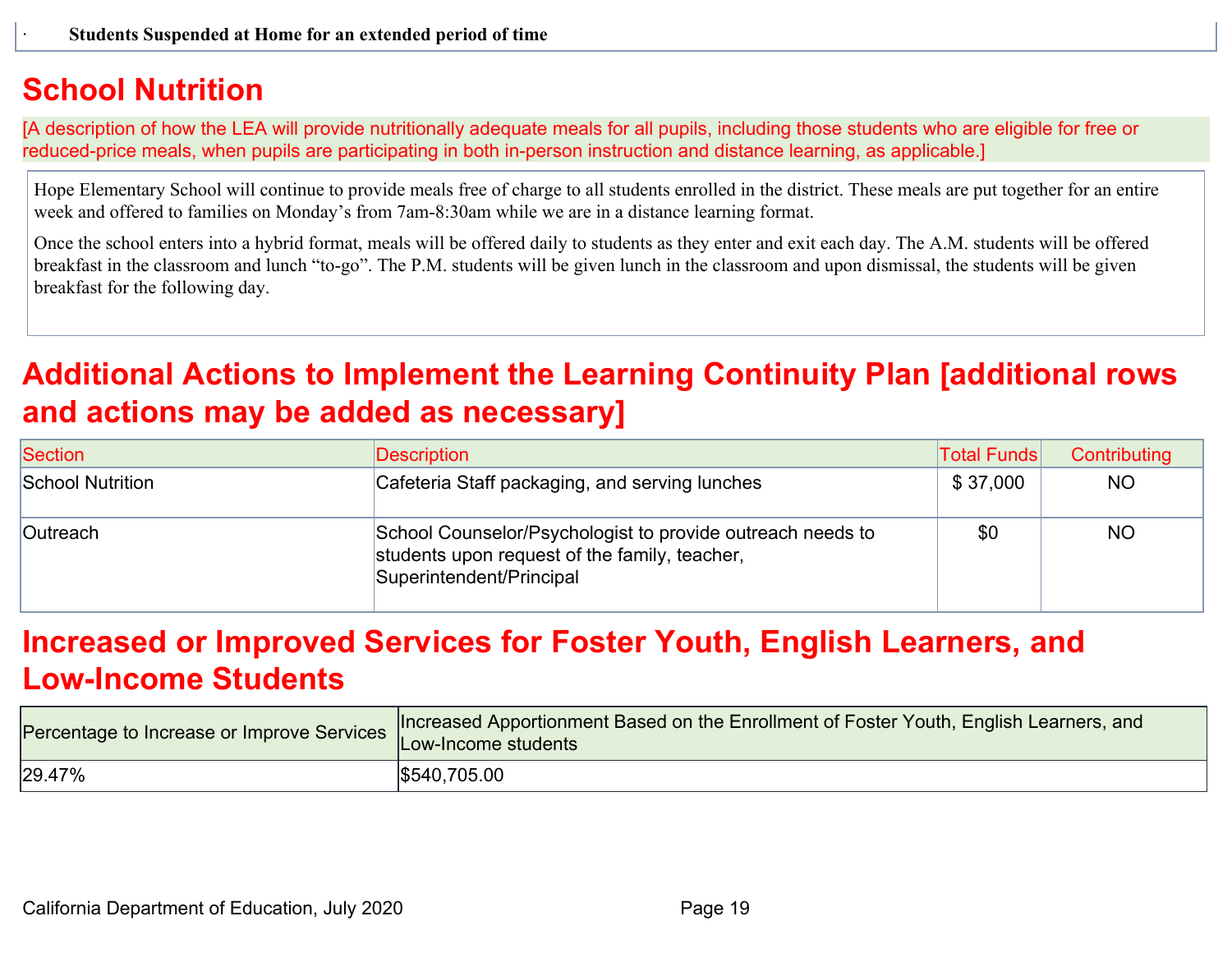## **Required Descriptions**

[For the actions being provided to an entire school, or across the entire school district or county office of education (COE), an explanation of (1) how the needs of foster youth, English learners, and low-income students were considered first, and (2) how these actions are effective in meeting the needs of these students.]

LCP actions and services are about the delivery system of instruction, whether by distance learning or hybrid onsite/distance learning. Needs of low income, foster youth, English Learners and other special needs students were highlighted during the spring shutdown and exacerbated by the move to online-only curriculum delivery. This included more than access to devices, accessories, materials and supplies. It includes adaptation of teaching strategies based on one-on-one strategies, small group collaborative strategies, provision of support such as English Learner support and adapting these to the online delivery system. The needs of these learners thus became the overarching concern both in terms of equitable access but also pedagogy as teachers convert what had become normal classroom routines to the online platform. Additional technological devices (chromebooks, headphones and hot spots) have been purchased to accommodate virtual learning and provide all students with equity of access to the curriculum and lesson delivery. Additional time given to students from both the Certificated and Classified staff through Response to Intervention Support to focus on the needs of our Foster Youth, Homeless, English Learners and Low-Income students. Increased services in the area of Social Emotional support with a Social Worker and School Psychologist on campus to support students and families who may be experiencing difficulty are provided schoolwide with needs of English Learners, low income, foster youth and special needs students considered first.

[A description of how services for foster youth, English learners, and low-income students are being increased or improved by the percentage required.]

For actions in the LCP:

Actions in the LCP are being deployed schoolwide, including actions designed to meet the needs of unduplicated count students, in order to assure equity in the distance learning and hybrid program during this emergency. Our first concern must be that every student continues to have access to the high quality standards-based instructional program at Hope School. Both classified staff members have time scheduled at the end of the school day to make contact with English learners, foster youth and low-income students needing additional support. These staff members provide support on classroom assignments, parent communication, and technology. Our primary concern for our foster youth, English learners and low-income students was access to technology. By providing our students with chromebooks, headphones and hot spots, we have targeted their specific needs. We also recognize that the social emotional well being of our students is significant to their success in the academic setting and have contracted with the county office of education to have a triage social worker on campus once a week for the current school year.

For actions funded by LCFF Supplemental and Concentration grant funds: Hope will continue to deploy S/C funds for the purpose of improving/enhancing/expanding services to unduplicated count students and close the achievement gap between these students and mainstream students schoolwide and statewide. These services include, for example, professional development for teachers, support for English Learners, and supplemental instruction and materials to meet the needs of these students. These actions meet or exceed the required 29.47% MPP.